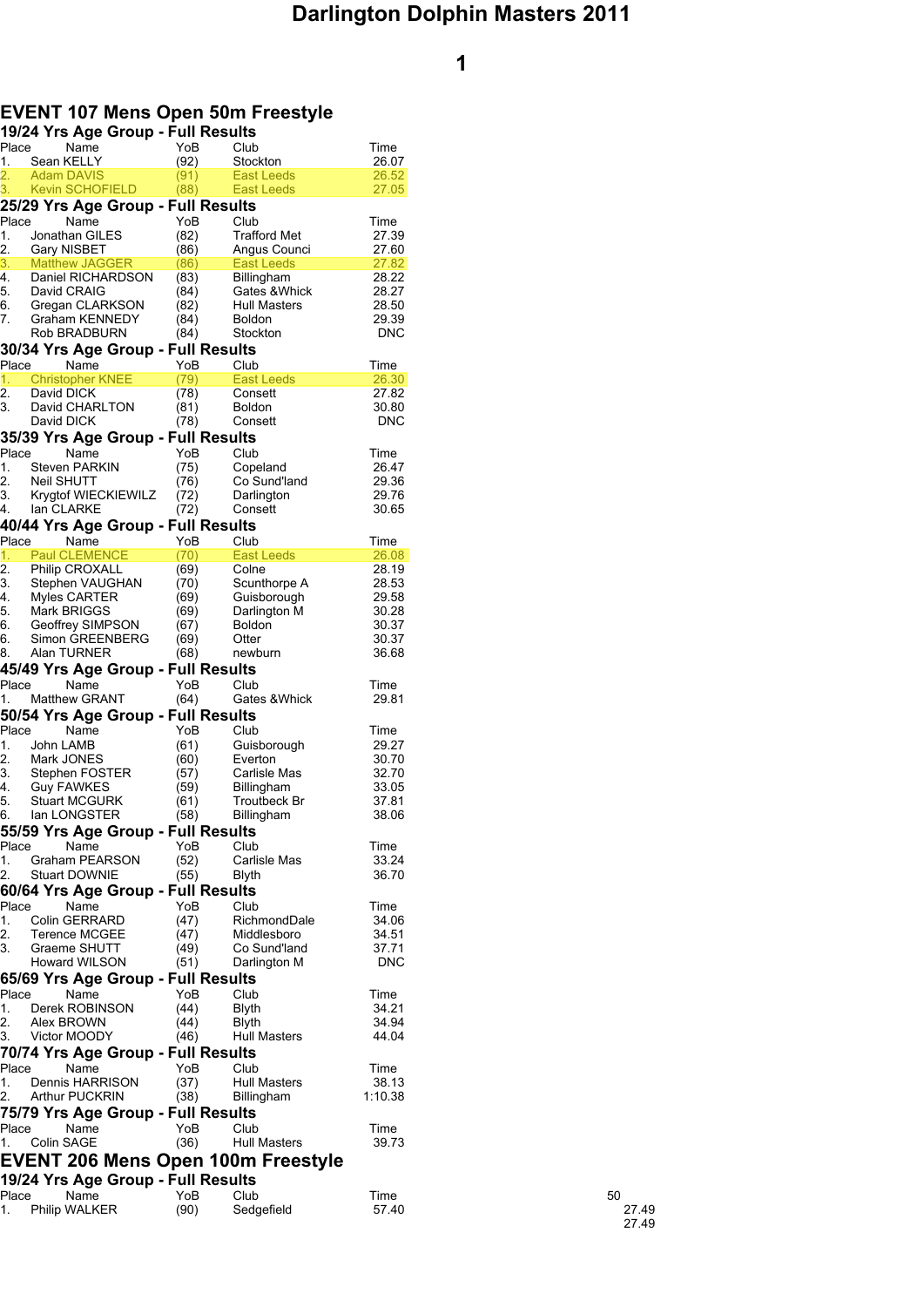|             | 25/29 Yrs Age Group - Full Results               |              |                             |                      |                          |
|-------------|--------------------------------------------------|--------------|-----------------------------|----------------------|--------------------------|
| Place<br>1. | Name<br>Gregan CLARKSON                          | YoB<br>(82)  | Club<br><b>Hull Masters</b> | Time<br>1:00.59      | 50<br>29.29              |
| 2.          | Eric KNIGHTS                                     | (85)         | <b>Hull Masters</b>         | 1:02.47              | 29.29                    |
| 3.          | <b>Matthew JAGGER</b>                            | (86)         | <b>East Leeds</b>           | 1:04.12              | $\overline{\phantom{a}}$ |
| 4.          | Daniel RICHARDSON                                | (83)         | Billingham                  | 1:04.26              |                          |
|             | David CRAIG                                      | (84)         | Gates & Whick               | DNC                  |                          |
|             | 30/34 Yrs Age Group - Full Results               |              |                             |                      |                          |
| Place<br>1. | Name<br><b>Christopher KNEE</b>                  | YoB<br>(79)  | Club<br><b>East Leeds</b>   | Time<br>58.79        | 50<br>27.74              |
| 2.          | Nick VALENTINE                                   | (81)         | North Tyne                  | 59.36                | 27.74<br>29.16           |
| 3.          | Jonathan MACLAREN                                | (80)         | Stokesley                   | 1:01.18              | 29.16                    |
| 4.          | David DICK                                       | (78)         | Consett                     | 1:03.20              | 30.50                    |
|             | 35/39 Yrs Age Group - Full Results               |              |                             |                      | 30.50                    |
| Place       | Name                                             | YoB          | Club                        | Time                 | 50                       |
| 1.          | <b>Steven PARKIN</b>                             | (75)         | Copeland                    | 59.08                | 28.78<br>28.78           |
| 2.          | Andrew ATKINSON                                  | (72)         | Harrogate                   | 1:03.49              |                          |
| 3.          | Neil SHUTT                                       | (76)         | Co Sund'land                | 1:05.76              |                          |
| 4.          | lan CLARKE                                       | (72)         | Consett                     | 1:09.09              |                          |
|             | lan TAYLOR<br>40/44 Yrs Age Group - Full Results | (76)         | Darlington M                | DNC                  |                          |
| Place<br>1. | Name<br>David CHANEY                             | YoB<br>(68)  | Club<br>Gates & Whick       | Time<br>56.72        | 50<br>27.84              |
| 2.          | <b>Paul CLEMENCE</b>                             | (70)         | <b>East Leeds</b>           | 57.98                | 27.84<br>27.84           |
| 3.          | Stephen VAUGHAN                                  | (70)         | Scunthorpe A                | 1:03.91              | 27.84                    |
| 4.          | Philip CROXALL                                   | (69)         | Colne                       | 1:04.35              |                          |
| 5.          | Simon GREENBERG                                  | (69)         | Otter                       | 1:06.28              |                          |
| 6.          | Mark BRIGGS                                      | (69)         | Darlington M                | 1:07.97              |                          |
| 7.          | Geoffrey SIMPSON                                 | (67)         | <b>Boldon</b>               | 1:08.90              |                          |
|             | Colin CAMPBELL                                   | (70)         | York City                   | <b>DNC</b>           |                          |
|             | 45/49 Yrs Age Group - Full Results               |              |                             |                      |                          |
| Place<br>1. | Name<br>Paul GIBSON                              | YoB<br>(65)  | Club<br>Carlisle Mas        | Time<br>1:08.90      | 50                       |
|             |                                                  |              |                             |                      |                          |
|             | 50/54 Yrs Age Group - Full Results               |              |                             |                      |                          |
| Place       | Name<br>Mark JONES                               | YoB          | Club                        | Time                 | 50                       |
| 1.          |                                                  | (60)         | Everton                     | 1:06.36              |                          |
| 2.          | Ewan CRAIG                                       | (61)         | Darlington M                | 1:13.45              |                          |
| 3.          | <b>Guy FAWKES</b>                                | (59)         | Billingham                  | 1:13.64              |                          |
| 4.          | lan LONGSTER                                     | (58)         | Billingham                  | 1:23.08              |                          |
|             | lan MUSCROFT<br>Stephen FOSTER                   | (58)<br>(57) | Billingham<br>Carlisle Mas  | <b>DNC</b><br>DQ ST- |                          |
|             | 55/59 Yrs Age Group - Full Results               |              |                             |                      |                          |
| Place       | Name                                             | YoB          | Club                        | Time                 | 50                       |
| 1.          | John FORSTER                                     | (56)         | Guisborough                 | 1:11.55              |                          |
| 2.          | Graham PEARSON                                   | (52)         | Carlisle Mas                | 1:12.85              |                          |
|             | 60/64 Yrs Age Group - Full Results               |              |                             |                      |                          |
| Place<br>1. | Name<br><b>Brian TAYLOR</b>                      | YoB<br>(50)  | Club<br>Adwick              | Time<br>1:14.94      | 50                       |
|             | Keith CUNNINGHAM                                 | (48)         | Consett                     | <b>DNC</b>           |                          |
|             | 65/69 Yrs Age Group - Full Results               |              |                             |                      |                          |
| Place<br>1. | Name<br>Alex BROWN                               | YoB<br>(44)  | Club<br><b>Blyth</b>        | Time<br>1:16.63      | 50                       |
| 2.          | Tony CATTERALL                                   | (46)         | Colne                       | 1:16.77              |                          |
| 3.          | Derek ROBINSON                                   | (44)         | <b>Blyth</b>                | 1:19.08              |                          |
|             |                                                  |              |                             |                      |                          |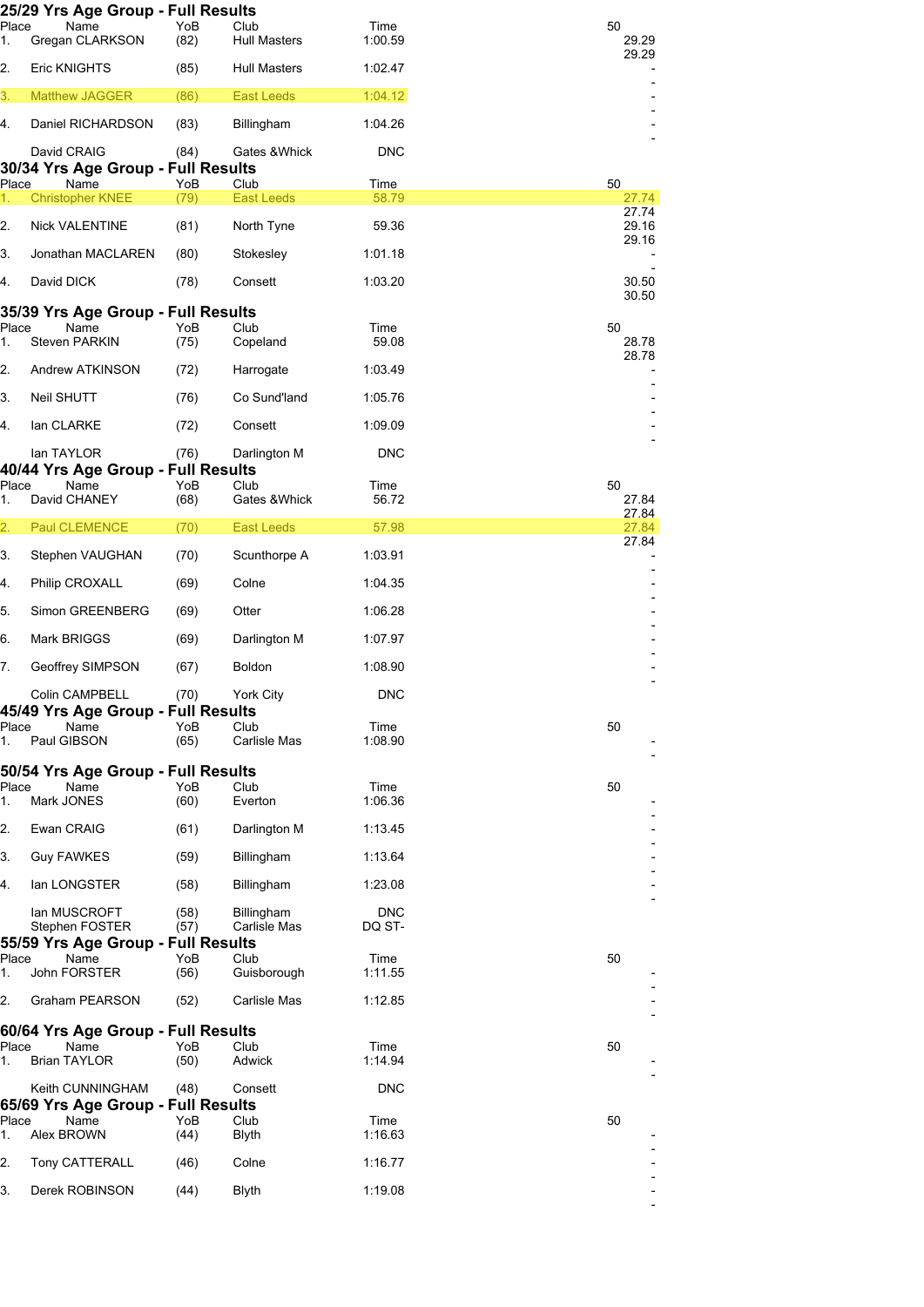|             | 70/74 Yrs Age Group - Full Results        |             |                             |                 |    |     |     |  |
|-------------|-------------------------------------------|-------------|-----------------------------|-----------------|----|-----|-----|--|
| Place<br>1. | Name<br>Dennis HARRISON                   | YoB<br>(37) | Club<br><b>Hull Masters</b> | Time<br>1:29.97 | 50 |     |     |  |
| 2.          | <b>Arthur PUCKRIN</b>                     | (38)        | Billingham                  | 2:27.75         |    |     |     |  |
|             | 75/79 Yrs Age Group - Full Results        |             |                             |                 |    |     |     |  |
| Place<br>1. | Name<br>Colin SAGE                        | YoB<br>(36) | Club<br><b>Hull Masters</b> | Time<br>1:30.21 | 50 |     |     |  |
|             | <b>EVENT 101 Mens Open 200m Freestyle</b> |             |                             |                 |    |     |     |  |
|             | 19/24 Yrs Age Group - Full Results        |             |                             |                 |    |     |     |  |
| Place<br>1. | Name<br>Philip WALKER                     | YoB<br>(90) | Club<br>Sedgefield          | Time<br>2:06.73 | 50 | 100 | 150 |  |
|             | 25/29 Yrs Age Group - Full Results        |             |                             |                 |    |     |     |  |
| Place<br>1. | Name<br>Jonathan GILES                    | YoB<br>(82) | Club<br><b>Trafford Met</b> | Time<br>2:10.27 | 50 | 100 | 150 |  |
| 2.          | Damon BUTTERS                             | (83)        | Gainsborough                | 2:10.65         |    |     |     |  |
| 3.          | Gregan CLARKSON                           | (82)        | <b>Hull Masters</b>         | 2:15.07         |    |     |     |  |
| 4.          | <b>Matthew JAGGER</b>                     | (86)        | <b>East Leeds</b>           | 2:21.15         |    |     |     |  |
|             | 30/34 Yrs Age Group - Full Results        |             |                             |                 |    |     |     |  |
| Place<br>1. | Name<br><b>Nick VALENTINE</b>             | YoB<br>(81) | Club<br>North Tyne          | Time<br>2:07.70 | 50 | 100 | 150 |  |
|             | 40/44 Yrs Age Group - Full Results        |             |                             |                 |    |     |     |  |
| Place<br>1. | Name<br>David CHANEY                      | YoB<br>(68) | Club<br>Gates & Whick       | Time<br>2:07.14 | 50 | 100 | 150 |  |
| 2.          | Myles LITTLE                              | (69)        | Carlisle Mas                | 2:14.89         |    |     |     |  |
| 3.          | Philip CROXALL                            | (69)        | Colne                       | 2:21.16         |    |     |     |  |
| 4.          | Simon GREENBERG                           | (69)        | Otter                       | 2:26.55         |    |     |     |  |
| 5.          | John KALILL                               | (68)        | Darlington M                | 2:37.48         |    |     |     |  |
| 6.          | Dean KING                                 | (69)        | York City                   | 2:37.56         |    |     |     |  |
|             | 45/49 Yrs Age Group - Full Results        |             |                             |                 |    |     |     |  |
| Place<br>1. | Name<br>Paul GIBSON                       | YoB<br>(65) | Club<br>Carlisle Mas        | Time<br>2:30.17 | 50 | 100 | 150 |  |
| 2.          | Kevin BEER                                | (65)        | Darlington M                | 2:34.57         |    |     |     |  |
|             | 50/54 Yrs Age Group - Full Results        |             |                             |                 |    |     |     |  |
| Place<br>1. | Name<br>Mark JONES                        | YoB<br>(60) | Club<br>Everton             | Time<br>2:18.53 | 50 | 100 | 150 |  |
| 2.          | Michael WATSON                            | (60)        | Thornaby                    | 2:21.54         |    |     |     |  |
| 3.          | Paul STURDY                               | (57)        | Stokesley                   | 2:29.61         |    |     |     |  |
| 4.          | <b>Guy FAWKES</b>                         | (59)        | Billingham                  | 2:36.74         |    |     |     |  |
| 5.          | lan MUSCROFT                              | (58)        | Billingham                  | 3:00.65         |    |     |     |  |
| 6.          | lan LONGSTER                              | (58)        | Billingham                  | 3:00.72         |    |     |     |  |
| 7.          | <b>Stuart MCGURK</b>                      | (61)        | Troutbeck Br                | 3:01.52         |    |     |     |  |
|             | 55/59 Yrs Age Group - Full Results        |             |                             |                 |    |     |     |  |
| Place<br>1. | Name<br>Graham PEARSON                    | YoB<br>(52) | Club<br>Carlisle Mas        | Time<br>2:36.75 | 50 | 100 | 150 |  |
| 2.          | John FORSTER                              | (56)        | Guisborough                 | 2:42.90         |    |     |     |  |
|             | 60/64 Yrs Age Group - Full Results        |             |                             |                 |    |     |     |  |
| Place<br>1. | Name<br><b>Brian TAYLOR</b>               | YoB<br>(50) | Club<br>Adwick              | Time<br>2:46.49 | 50 | 100 | 150 |  |
|             | 65/69 Yrs Age Group - Full Results        |             |                             |                 |    |     |     |  |
| Place<br>1. | Name<br>Tony CATTERALL                    | YoB<br>(46) | Club<br>Colne               | Time<br>2:48.51 | 50 | 100 | 150 |  |
| 2.          | Alex BROWN                                | (44)        | <b>Blyth</b>                | 2:53.84         |    |     |     |  |
| 3.          | Derek ROBINSON                            | (44)        | <b>Blyth</b>                | 2:59.88         |    |     |     |  |
| 4.          | Carl BUTLER                               | (44)        | RichmondDale                | 3:14.94         |    |     |     |  |
|             |                                           |             |                             |                 |    |     |     |  |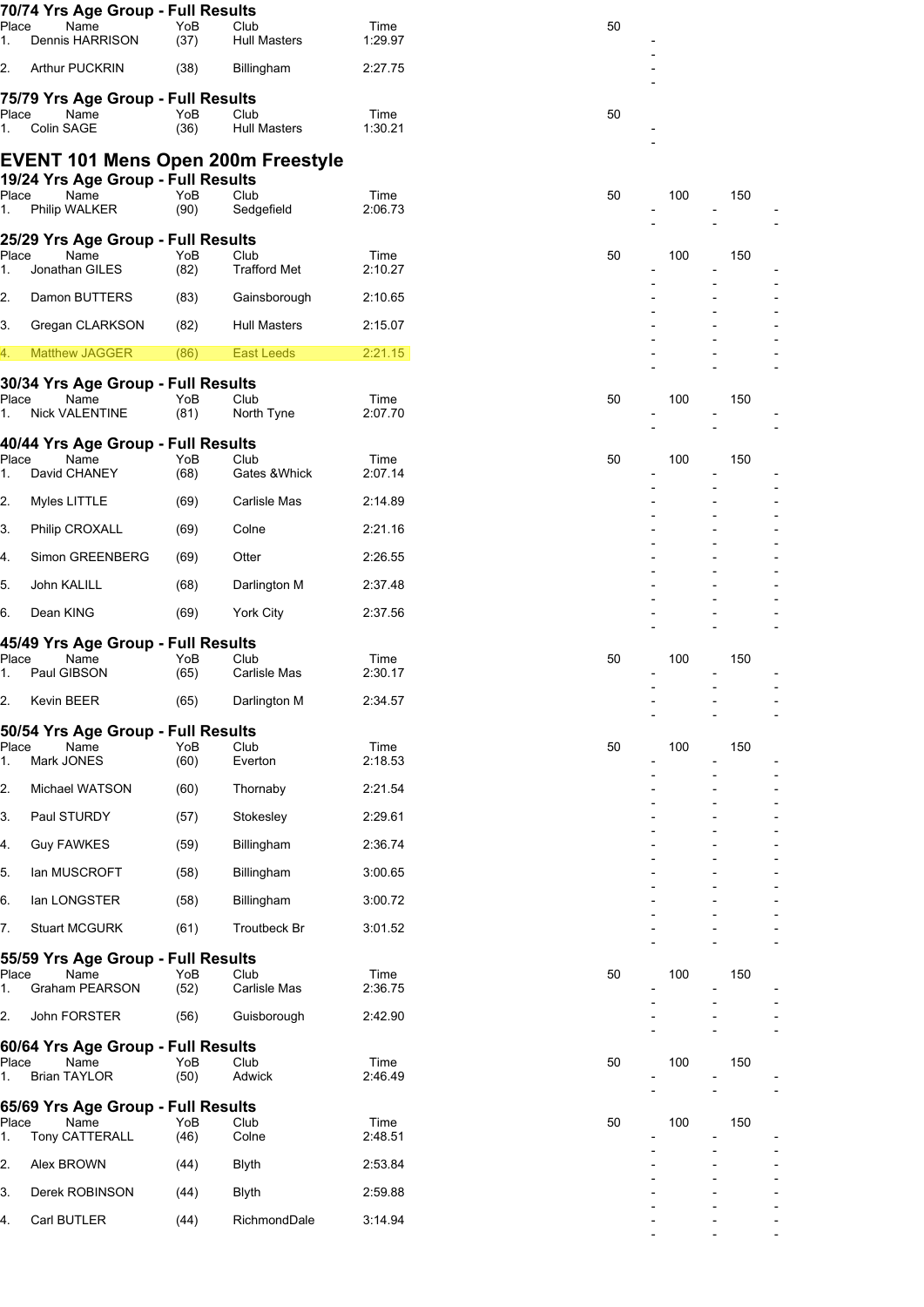|                                  | 70/74 Yrs Age Group - Full Results         |              |                                              |                     |
|----------------------------------|--------------------------------------------|--------------|----------------------------------------------|---------------------|
| Place<br><b>Bill MOORE</b><br>1. | Name                                       | YoB<br>(37)  | Club<br><b>East Leeds</b>                    | Time<br>3:21.87     |
|                                  |                                            |              |                                              |                     |
| 2.                               | <b>Arthur PUCKRIN</b>                      | (38)         | Billingham                                   | 5:08.75             |
|                                  | 75/79 Yrs Age Group - Full Results         |              |                                              |                     |
| Place                            | Name                                       | YoB          | Club                                         | Time                |
| Colin SAGE<br>1.                 |                                            | (36)         | <b>Hull Masters</b>                          | 3:32.25             |
|                                  |                                            |              | EVENT 212 Mens Open 50m Breaststroke         |                     |
|                                  | 19/24 Yrs Age Group - Full Results         |              |                                              |                     |
| Place                            | Name                                       | YoB          | Club                                         | Time                |
| <b>Adam DAVIS</b>                |                                            | (91)         | <b>East Leeds</b>                            | 36.70               |
| Place                            | 25/29 Yrs Age Group - Full Results<br>Name | YoB          | Club                                         | Time                |
| 1.                               | Daniel RICHARDSON                          | (83)         | <b>Billingham</b>                            | 34.42               |
| 2.                               | Damon BUTTERS                              | (83)         | Gainsborough                                 | 36.68               |
| 3.                               | Graham KENNEDY                             | (84)         | <b>Boldon</b>                                | 37.26               |
| 4.<br>Gary NISBET<br>David CRAIG |                                            | (86)<br>(84) | Angus Counci<br>Gates & Whick                | 38.47<br><b>DNC</b> |
|                                  | 30/34 Yrs Age Group - Full Results         |              |                                              |                     |
| Place                            | Name                                       | YoB          | Club                                         | Time                |
| Marc BEST<br>1.                  |                                            | (78)         | Stockton                                     | 32.51               |
| 2.                               | David CHARLTON                             | (81)         | <b>Boldon</b>                                | 39.08               |
| Place                            | 35/39 Yrs Age Group - Full Results<br>Name | YoB          | Club                                         | Time                |
| 1.                               | Samuel Edmund PARKES(76)                   |              | <b>East Leeds</b>                            | 36.28               |
| 2.                               | Nicholas CLOVER                            | (74)         | Gainsborough                                 | 37.54               |
| lan CLARKE<br>3.                 |                                            | (72)         | Consett                                      | 39.81               |
|                                  | 40/44 Yrs Age Group - Full Results         |              |                                              |                     |
| Place<br>1.                      | Name<br>Myles LITTLE                       | YoB<br>(69)  | Club<br>Carlisle Mas                         | Time<br>34.35       |
| 2.                               | Myles CARTER                               | (69)         | Guisborough                                  | 35.36               |
| 3.                               | Stephen VAUGHAN                            | (70)         | Scunthorpe A                                 | 35.83               |
| John KALILL<br>4.<br>5.          | Steven CUMMINGS                            | (68)<br>(69) | Darlington M<br>Blyth                        | 40.81<br>40.91      |
| 6.<br>Dean KING                  |                                            | (69)         | York City                                    | 41.62               |
| 7.                               | <b>ALAN TURNER</b>                         | (68)         | Newburn                                      | 43.56               |
|                                  | 45/49 Yrs Age Group - Full Results         |              |                                              |                     |
| Place<br>1.                      | Name                                       | YoB<br>(62)  | Club<br>Copeland                             | Time<br>36.29       |
| 2.                               | Craig HEGGIE<br>Peter JACKSON              | (66)         | East Leeds                                   | 36.88               |
| 3.<br>John BOYER                 |                                            | (66)         | Darlington M                                 | 38.23               |
| 4.                               | <b>Matthew GRANT</b>                       | (64)         | Gates & Whick                                | 39.55               |
| Kevin BEER<br>5.                 |                                            | (65)         | Darlington M                                 | 40.15               |
| Place                            | 50/54 Yrs Age Group - Full Results<br>Name | YoB          | Club                                         | Time                |
| Ewan CRAIG<br>1.                 |                                            | (61)         | Darlington M                                 | 40.21               |
| 2.<br>Mark JONES                 |                                            | (60)         | Everton                                      | 40.59               |
| 3.                               | Stephen URWIN                              | (57)         | Newburn                                      | 47.92               |
|                                  | 55/59 Yrs Age Group - Full Results         |              |                                              |                     |
| Place<br>1.                      | Name<br>John FORSTER                       | YoB<br>(56)  | Club<br>Guisborough                          | Time<br>38.11       |
|                                  | 60/64 Yrs Age Group - Full Results         |              |                                              |                     |
| Place                            | Name                                       | YoB          | Club                                         | Time                |
| 1.                               | <b>Brian TAYLOR</b>                        | (50)         | Adwick                                       | 37.37               |
| 2.<br>3.                         | <b>Terence MCGEE</b><br>Howard WILSON      | (47)<br>(51) | Middlesboro<br>Darlington M                  | 41.48<br>44.02      |
|                                  | 65/69 Yrs Age Group - Full Results         |              |                                              |                     |
| Place                            | Name                                       | YoB          | Club                                         | Time                |
| Carl BUTLER<br>1.                |                                            | (44)         | RichmondDale                                 | 39.08               |
| 2.                               | Norman STEPHENSON                          | (44)         | Co Sund'land                                 | 43.07               |
| 3.                               | Tony CATTERALL                             | (46)         | Colne                                        | 44.13               |
|                                  | 70/74 Yrs Age Group - Full Results<br>Name | YoB          | Club                                         | Time                |
|                                  |                                            | (37)         | <b>East Leeds</b>                            | 45.78               |
| Place<br><b>Bill MOORE</b><br>1. | 75/79 Yrs Age Group - Full Results         |              |                                              |                     |
|                                  |                                            |              | Club                                         | Time                |
| Place                            | Name                                       | YoB          |                                              | 49.76               |
| Colin SAGE<br>1.                 |                                            | (36)         | <b>Hull Masters</b>                          |                     |
|                                  |                                            |              | <b>EVENT 113 Mens Open 100m Breaststroke</b> |                     |
|                                  | 25/29 Yrs Age Group - Full Results         |              |                                              |                     |
| Place                            | Name                                       | YoB          | Club                                         | Time                |
| 1.                               | Damon BUTTERS                              | (83)         | Gainsborough                                 | 1:14.38             |
| 2.                               | Daniel RICHARDSON                          | (83)         | Billingham                                   | 1:15.95             |
|                                  |                                            |              |                                              |                     |
| 3.<br><b>Gary NISBET</b>         |                                            | (86)         | Angus Counci                                 | 1:22.99             |

| 50 | 100 | 150 |  |
|----|-----|-----|--|
|    |     |     |  |
|    |     |     |  |
|    |     |     |  |
|    |     |     |  |
|    |     |     |  |
| 50 | 100 | 150 |  |
|    |     |     |  |
|    |     |     |  |
|    |     |     |  |

| ກບ |       |
|----|-------|
|    | 35.71 |
|    | 35.71 |
|    | 35.34 |
|    | 35 34 |
|    | 40.23 |
|    | 40 23 |
|    | 39 45 |
|    | 39.45 |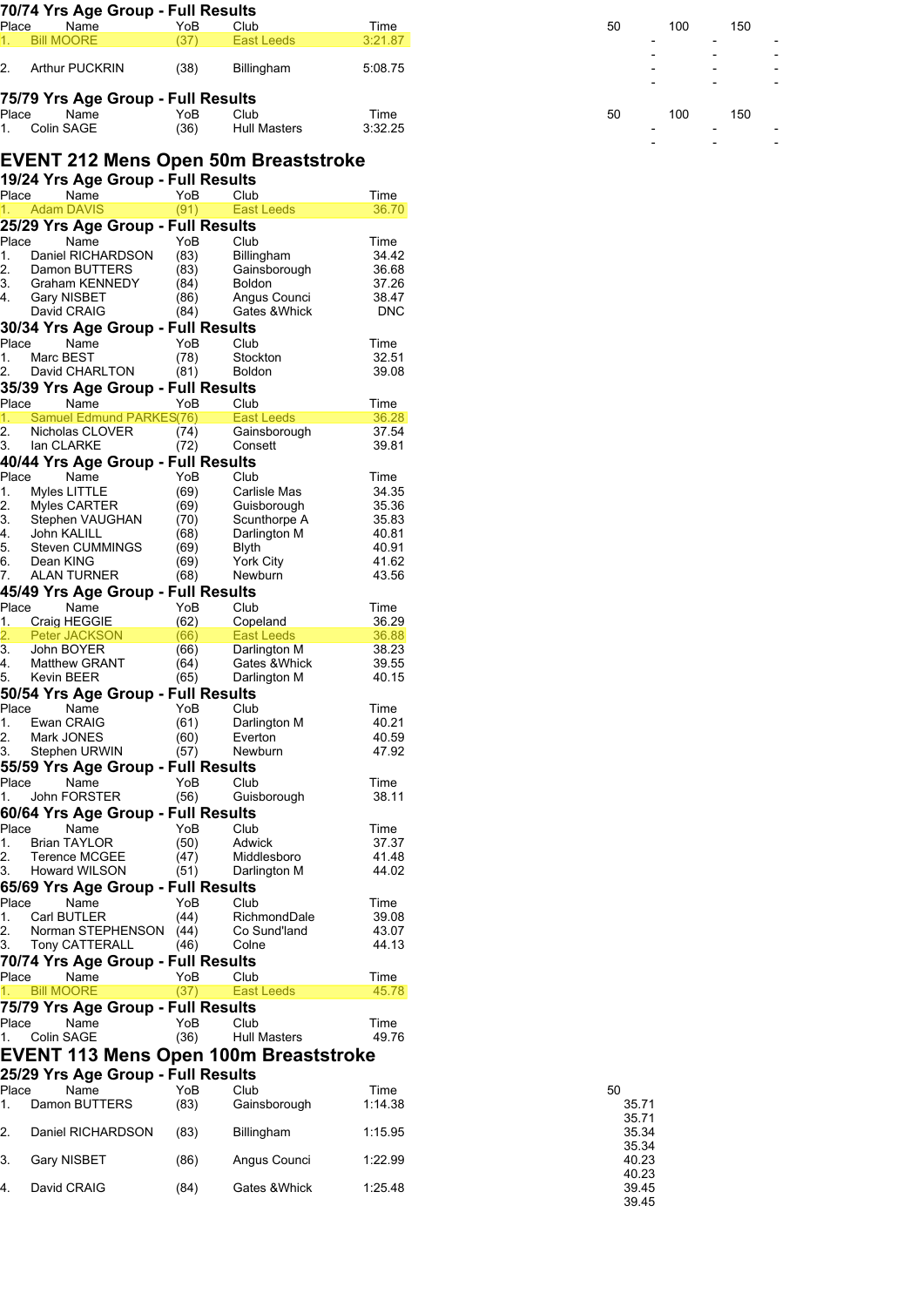|             | 30/34 Yrs Age Group - Full Results       |             |                      |                 |                         |
|-------------|------------------------------------------|-------------|----------------------|-----------------|-------------------------|
| Place<br>1. | Name<br><b>Nick VALENTINE</b>            | YoB<br>(81) | Club<br>North Tyne   | Time<br>1:12.99 | 50<br>34.96             |
| 2.          | David CHARLTON                           | (81)        | Boldon               | 1:27.92         | 34.96<br>41.44<br>41.44 |
|             | 35/39 Yrs Age Group - Full Results       |             |                      |                 |                         |
| Place       | Name                                     | YoB         | Club                 | Time            | 50                      |
| 1.          | Nicholas CLOVER                          | (74)        | Gainsborough         | 1:22.18         | 38.19                   |
|             |                                          |             |                      |                 | 38.19                   |
| 2.          | Samuel Edmund PARKES(76)                 |             | <b>East Leeds</b>    | 1:22.42         | 38.33<br>38.33          |
|             | 40/44 Yrs Age Group - Full Results       |             |                      |                 |                         |
| Place<br>1. | Name<br>Myles LITTLE                     | YoB<br>(69) | Club<br>Carlisle Mas | Time<br>1:17.67 | 50<br>37.07             |
|             |                                          |             |                      |                 | 37.07                   |
| 2.          | Stephen VAUGHAN                          | (70)        | Scunthorpe A         | 1:18.56         | 36.71                   |
|             |                                          |             |                      |                 | 36.71                   |
| 3.          | Philip CROXALL                           | (69)        | Colne                | 1:20.74         | 38.11                   |
|             |                                          |             |                      |                 | 38.11                   |
| 4.          | Dean KING                                | (69)        | York City            | 1:31.92         | 43.23<br>43.23          |
| 5.          | Alan TURNER                              | (68)        | newburn              | 1:37.44         | 45.73                   |
|             |                                          |             |                      |                 | 45.73                   |
|             | 45/49 Yrs Age Group - Full Results       |             |                      |                 |                         |
| Place       | Name                                     | YoB         | Club                 | Time            | 50                      |
| 1.          | Craig HEGGIE                             | (62)        | Copeland             | 1:19.74         | 37.94                   |
|             |                                          |             |                      |                 | 37.94                   |
| 2.          | Peter JACKSON                            | (66)        | East Leeds           | 1:21.77         | 38.07                   |
| 3.          | John BOYER                               | (66)        | Darlington M         | 1:21.82         | 38.07<br>38.43          |
|             |                                          |             |                      |                 | 38.43                   |
|             | 50/54 Yrs Age Group - Full Results       |             |                      |                 |                         |
| Place       | Name                                     | YoB         | Club                 | Time            | 50                      |
| 1.          | Michael WATSON                           | (60)        | Thornaby             | 1:22.04         | 38.71                   |
|             |                                          |             |                      |                 | 38.71                   |
| 2.          | Mark JONES                               | (60)        | Everton              | 1:25.77         | 41.19                   |
|             |                                          |             |                      |                 | 41.19                   |
| 3.          | <b>Stuart MCGURK</b>                     | (61)        | Troutbeck Br         | 1:49.12         | 51.96<br>51.96          |
|             | 55/59 Yrs Age Group - Full Results       |             |                      |                 |                         |
| Place       | Name                                     | YoB         | Club                 | Time            | 50                      |
| 1.          | <b>Graham PEARSON</b>                    | (52)        | Carlisle Mas         | 1:18.84         | 37.66                   |
|             |                                          |             |                      |                 | 37.66                   |
|             | John FORSTER                             | (56)        | Guisborough          | DQ ST-          |                         |
|             | 60/64 Yrs Age Group - Full Results       |             |                      |                 |                         |
| Place       | Name                                     | YoB         | Club                 | Time            | 50                      |
| 1.          | <b>Brian TAYLOR</b>                      | (50)        | Adwick               | 1:26.15         | 40.96                   |
|             |                                          |             |                      |                 | 40.96                   |
| 2.          | Terence MCGEE                            | (47)        | Middlesboro          | 1:32.03         | 44.26<br>44.26          |
|             | 65/69 Yrs Age Group - Full Results       |             |                      |                 |                         |
| Place       | Name                                     | YoB         | Club                 | Time            | 50                      |
| 1.          | Norman STEPHENSON (44)                   |             | Co Sund'land         | 1:36.36         | 45.34                   |
|             |                                          |             |                      |                 | 45.34                   |
|             | 2. Tony CATTERALL                        | (46)        | Colne                | 1:40.04         | 47.29                   |
|             |                                          |             |                      |                 | 47.29                   |
|             | 70/74 Yrs Age Group - Full Results       |             |                      |                 |                         |
| Place       | Name                                     | YoB         | Club                 | Time            | 50                      |
| 1.          | <b>Bill MOORE</b>                        | (37)        | East Leeds           | 1:42.88         | 48.37                   |
|             |                                          |             |                      |                 | 48.37                   |
|             | 75/79 Yrs Age Group - Full Results       |             |                      |                 |                         |
| Place       | Name                                     | YoB         | Club                 | Time            | 50                      |
| 1.          | Colin SAGE                               | (36)        | Hull Masters         | 1:58.14         | 55.83                   |
|             |                                          |             |                      |                 | 55.83                   |
|             | <b>EVENT 111 Mens Open 50m Butterfly</b> |             |                      |                 |                         |

|               | 19/24 Yrs Age Group - Full Results |      |                     |            |
|---------------|------------------------------------|------|---------------------|------------|
| Place         | Name                               | YoB  | Club                | Time       |
| 1.            | Philip WALKER                      | (90) | Sedgefield          | 29.08      |
|               | 2. Adam DAVIS                      | (91) | <b>East Leeds</b>   | 29.64      |
| 3.            | <b>Kevin SCHOFIELD</b>             | (88) | <b>East Leeds</b>   | 30.84      |
|               | 25/29 Yrs Age Group - Full Results |      |                     |            |
| Place         | Name                               | YoB  | Club                | Time       |
| 1.            | Damon BUTTERS                      | (83) | Gainsborough        | 29.37      |
| $\frac{2}{3}$ | <b>Matthew JAGGER</b>              | (86) | <b>East Leeds</b>   | 31.10      |
|               | Bartosz HABER                      | (83) | Gates & Whick       | 32.14      |
| 4.            | Eric KNIGHTS                       | (85) | <b>Hull Masters</b> | 35.11      |
|               | Rob BRADBURN                       | (84) | Stockton            | <b>DNC</b> |
|               | 30/34 Yrs Age Group - Full Results |      |                     |            |
| Place         | Name                               | YoB  | Club                | Time       |
| 1.            | <b>Christopher KNEE</b>            | (79) | <b>East Leeds</b>   | 29.49      |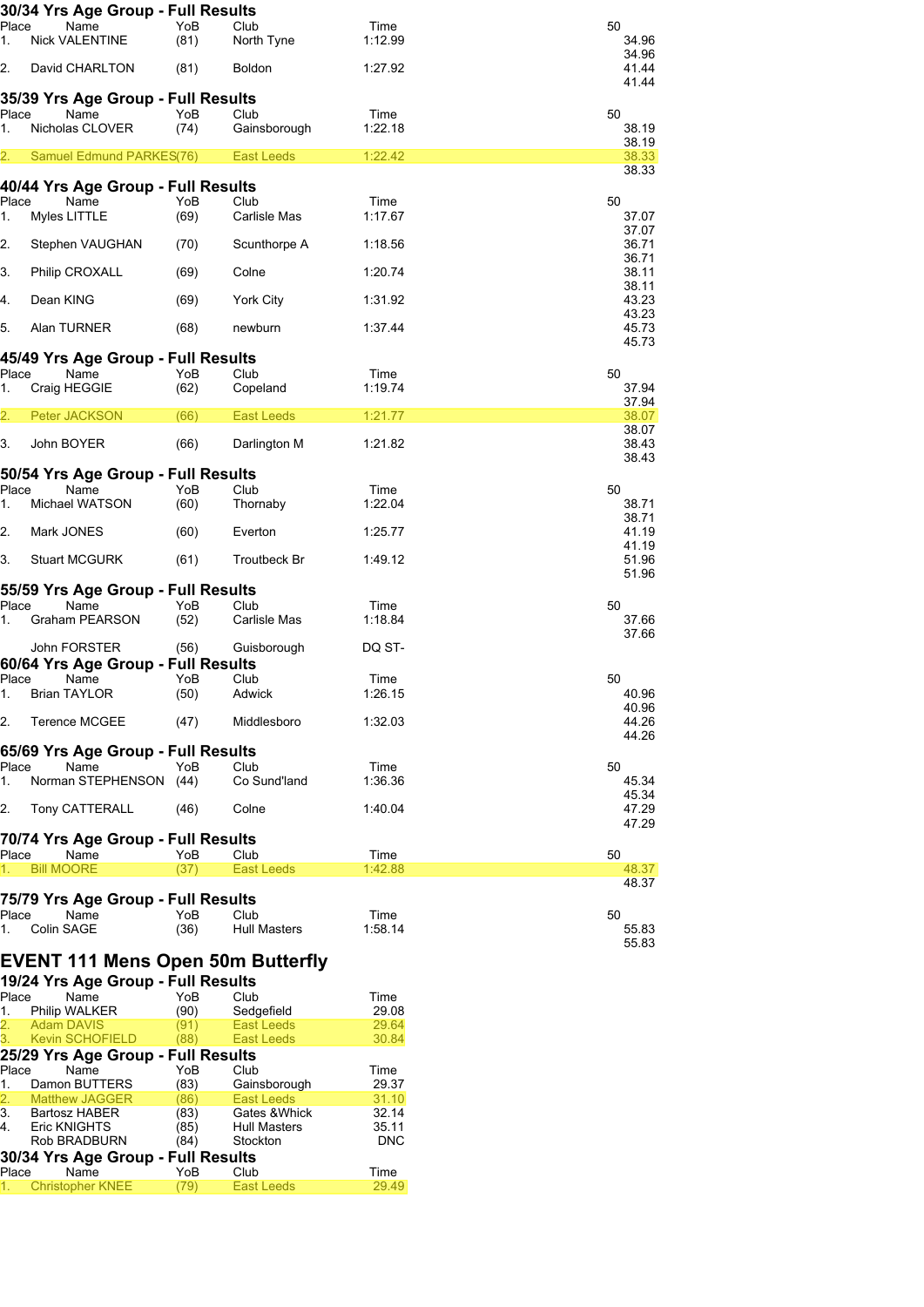| Place<br>1. |                             | 35/39 Yrs Age Group - Full Results         |              |                                           |                 |
|-------------|-----------------------------|--------------------------------------------|--------------|-------------------------------------------|-----------------|
|             | Steven PARKIN               | Name                                       | YoB<br>(75)  | Club<br>Copeland                          | Time<br>29.44   |
| 2.          |                             | Krystof WIELCUEWICZ                        | (72)         | Darlington                                | 33.88           |
|             |                             | 40/44 Yrs Age Group - Full Results         |              |                                           |                 |
| Place       |                             | Name                                       | YoB          | Club                                      | Time            |
| 1.          | David CHANEY                |                                            | (68)         | Gates & Whick                             | 27.65           |
| 2.<br>3.    | Myles CARTER<br>Mark BRIGGS |                                            | (69)<br>(69) | Guisborough                               | 33.17<br>33.38  |
| 4.          |                             | Geoffrey SIMPSON                           | (67)         | Darlington M<br><b>Boldon</b>             | 34.16           |
| 5.          | John KALILL                 |                                            | (68)         | Darlington M                              | 34.66           |
| 6.          | Dean KING                   |                                            | (69)         | York City                                 | 36.88           |
|             | Paul CLEMENCE               |                                            | (70)         | East Leeds                                | DQ ST-          |
| Place       |                             | 45/49 Yrs Age Group - Full Results<br>Name | YoB          | Club                                      | Time            |
| 1.          | lan RUDDLE                  |                                            | (64)         | Darlington M                              | 31.08           |
| 2.          | John BOYER                  |                                            | (66)         | Darlington M                              | 31.74           |
| 3.          | <b>Matthew GRANT</b>        |                                            | (64)         | Gates & Whick                             | 32.74           |
|             |                             | 50/54 Yrs Age Group - Full Results         |              |                                           |                 |
| Place       |                             | Name                                       | YoB          | Club                                      | Time            |
| 1.<br>2.    | John LAMB<br>Paul STURDY    |                                            | (61)<br>(57) | Guisborough<br>Stokesley                  | 31.55<br>32.64  |
| 3.          | Mark JONES                  |                                            | (60)         | Everton                                   | 34.87           |
| 4.          | <b>Guy FAWKES</b>           |                                            | (59)         | Billingham                                | 35.26           |
| 5.          | <b>Stuart MCGURK</b>        |                                            | (61)         | Troutbeck Br                              | 41.88           |
| 6.          | Stephen URWIN               |                                            | (57)         | Newburn                                   | 45.11           |
|             |                             | 55/59 Yrs Age Group - Full Results         |              |                                           |                 |
| Place       |                             | Name                                       | YoB          | Club                                      | Time            |
| 1.          | <b>Stuart DOWNIE</b>        |                                            | (55)         | Blyth                                     | 46.32           |
|             |                             | 60/64 Yrs Age Group - Full Results         |              |                                           |                 |
| Place<br>1. | <b>Colin GERRARD</b>        | Name                                       | YoB<br>(47)  | Club<br>RichmondDale                      | Time<br>43.11   |
| 2.          | Graeme SHUTT                |                                            | (49)         | Co Sund'land                              | 43.76           |
|             |                             | 65/69 Yrs Age Group - Full Results         |              |                                           |                 |
| Place       |                             | Name                                       | YoB          | Club                                      | Time            |
| 1.          | Alex BROWN                  |                                            | (44)         | Blyth                                     | 38.97           |
| 2.          |                             | Norman STEPHENSON                          | (44)         | Co Sund'land                              | 42.56           |
| 3.          |                             | Derek ROBINSON                             | (44)         | Blyth                                     | 43.39           |
|             |                             | 70/74 Yrs Age Group - Full Results         |              |                                           |                 |
| Place<br>1. |                             | Name<br>Dennis HARRISON                    | YoB<br>(37)  | Club<br>Hull Masters                      | Time<br>48.14   |
|             |                             |                                            |              |                                           |                 |
|             |                             |                                            |              | EVENT 210 Mens Open 100m Butterfly        |                 |
|             |                             |                                            |              |                                           |                 |
|             |                             | 25/29 Yrs Age Group - Full Results         |              |                                           |                 |
|             |                             | Name<br>Damon BUTTERS                      | YoB          | Club                                      | Time            |
| Place<br>1. |                             |                                            | (83)         | Gainsborough                              | 1:05.25         |
|             | Gary NISBET                 |                                            | (86)         | Angus Counci                              | 1:11.37         |
| 2.          |                             |                                            |              |                                           |                 |
| 3.          | Bartosz HABER               |                                            | (83)         | Gates & Whick                             | 1:13.33         |
|             |                             |                                            |              |                                           |                 |
|             |                             | 30/34 Yrs Age Group - Full Results         |              |                                           |                 |
| Place<br>1. |                             | Name<br><b>Nick VALENTINE</b>              | YoB          | Club                                      | Time<br>1:04.36 |
|             |                             |                                            | (81)         | North Tyne                                |                 |
|             |                             | 40/44 Yrs Age Group - Full Results         |              |                                           |                 |
|             |                             | Name                                       | YoB          | Club                                      | Time            |
| Place       | John KALILL                 |                                            | (68)         | Darlington M                              | <b>DNC</b>      |
|             |                             | 50/54 Yrs Age Group - Full Results         |              |                                           |                 |
| Place       |                             | Name                                       | YoB          | Club                                      | Time            |
|             | Mark JONES                  |                                            | (60)         | Everton                                   | 1:16.02         |
|             |                             |                                            |              |                                           |                 |
|             | Guy FAWKES                  |                                            | (59)         | Billingham                                | 1:18.20         |
|             |                             |                                            |              |                                           |                 |
| 1.<br>2.    |                             | 65/69 Yrs Age Group - Full Results         | YoB          |                                           |                 |
| Place<br>1. |                             | Name<br>Norman STEPHENSON (44)             |              | Club<br>Co Sund'land                      | Time<br>1:36.15 |
|             |                             |                                            |              |                                           |                 |
|             | Alex BROWN                  |                                            | (44)         | <b>Blyth</b>                              | DQ SL-          |
|             |                             |                                            |              | <b>EVENT 208 Mens Open 50m Backstroke</b> |                 |
|             |                             |                                            |              |                                           |                 |
| Place       |                             | 19/24 Yrs Age Group - Full Results<br>Name | YoB          | Club                                      | Time            |
| 1.          | Philip WALKER               |                                            | (90)         | Sedgefield                                | 29.32           |
| 2.          | <b>Adam DAVIS</b>           |                                            | (91)         | East Leeds                                | 29.62           |
|             |                             | 25/29 Yrs Age Group - Full Results         |              |                                           |                 |
| Place       |                             | Name                                       | YoB          | Club                                      | Time            |
| 1.          |                             | Daniel RICHARDSON                          | (83)         | Billingham                                | 36.37           |
|             |                             | 30/34 Yrs Age Group - Full Results         |              |                                           |                 |
| Place<br>1. |                             | Name<br><b>Christopher KNEE</b>            | YoB<br>(79)  | Club<br>East Leeds                        | Time<br>33.61   |

| 50 | 30.51<br>30.51<br>32.92<br>32.92<br>33.97<br>33.97 |
|----|----------------------------------------------------|
| 50 | 30.49<br>30.49                                     |
| 50 |                                                    |
| 50 | 35.78<br>35.78<br>35.90<br>35.90                   |
| 50 |                                                    |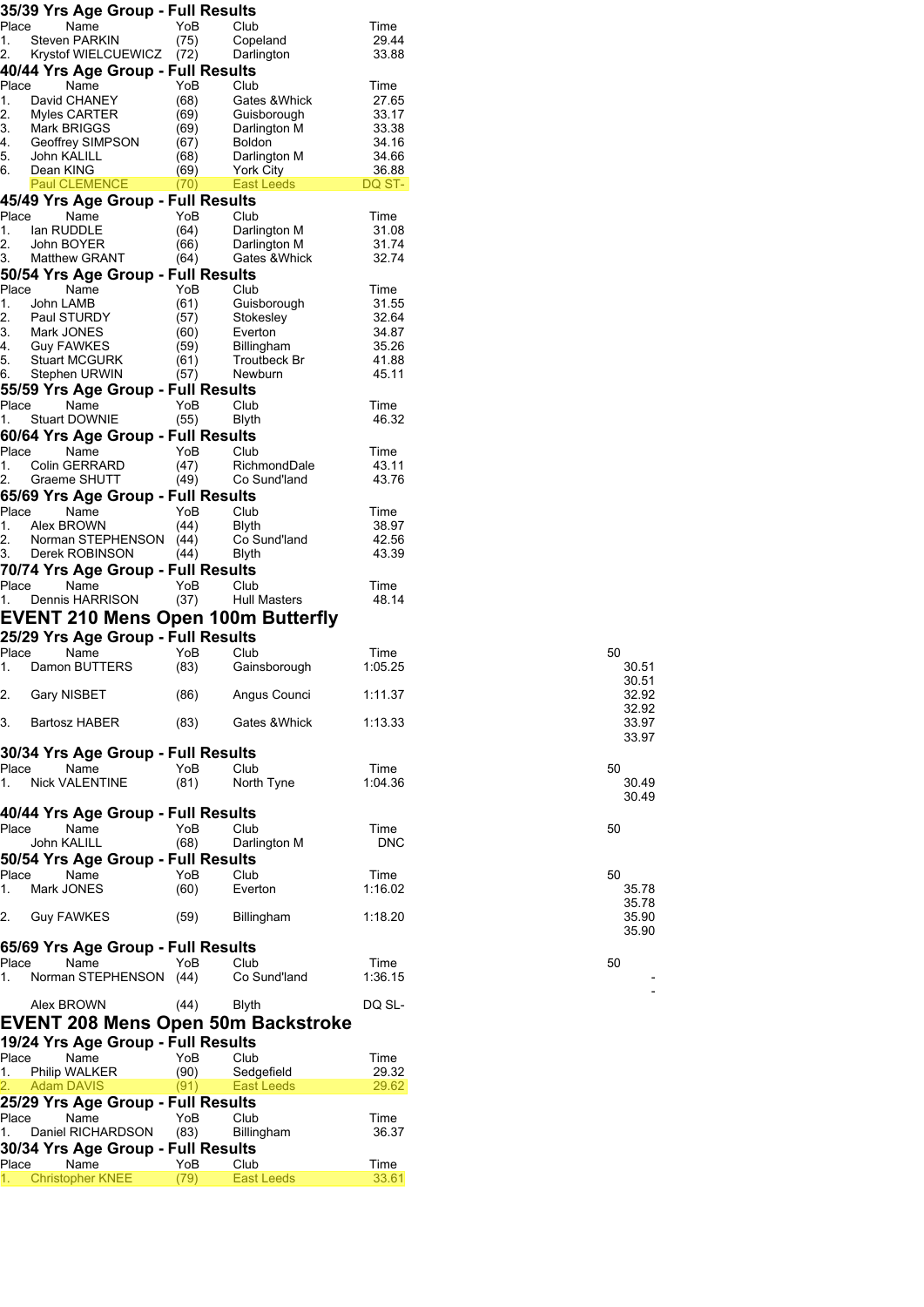|             | 35/39 Yrs Age Group - Full Results                             |              |                      |                     |
|-------------|----------------------------------------------------------------|--------------|----------------------|---------------------|
| Place       | Name                                                           | YoB          | Club                 | Time                |
| 1.          | Samuel Edmund PARKES(76)<br>40/44 Yrs Age Group - Full Results |              | <b>East Leeds</b>    | 35.39               |
| Place       | Name                                                           | YoB          | Club                 | Time                |
| 1.          | Myles LITTLE                                                   | (69)         | Carlisle Mas         | 32.30               |
| 2.<br>3.    | <b>Steven CUMMINGS</b><br><b>Philip CROXALL</b>                | (69)<br>(69) | Blyth<br>Colne       | 34.59<br>36.11      |
| 4.          | Myles CARTER                                                   | (69)         | Guisborough          | 36.90               |
| 5.          | Geoffrey SIMPSON                                               | (67)         | <b>Boldon</b>        | 37.13               |
| 6.          | Dean KING<br>Gary WILSON                                       | (69)<br>(67) | York City<br>Newburn | 39.13<br><b>DNC</b> |
|             | 45/49 Yrs Age Group - Full Results                             |              |                      |                     |
| Place       | Name                                                           | YoB          | Club                 | Time                |
| 1.          | lan RUDDLE                                                     | (64)         | Darlington M         | 31.37               |
| 2.          | Matthew GRANT                                                  | (64)         | Gates & Whick        | 35.66               |
| Place       | 50/54 Yrs Age Group - Full Results<br>Name                     | YoB          | Club                 | Time                |
| 1.          | Stephen ALLEN                                                  | (60)         | Hull Masters         | 33.16               |
| 2.          | Mark JONES                                                     | (60)         | Everton              | 38.88               |
| 3.          | Stephen FOSTER                                                 | (57)         | Carlisle Mas         | 42.08<br>47.00      |
| 4.          | Stephen URWIN<br>60/64 Yrs Age Group - Full Results            | (57)         | Newburn              |                     |
| Place       | Name                                                           | YoB          | Club                 | Time                |
| 1.          | <b>Howard WILSON</b>                                           | (51)         | Darlington M         | 43.53               |
| 2.          | Graeme SHUTT                                                   | (49)         | Co Sund'land         | 47.44               |
|             | 65/69 Yrs Age Group - Full Results                             |              |                      |                     |
| Place<br>1. | Name<br>Carl BUTLER                                            | YoB<br>(44)  | Club<br>RichmondDale | Time<br>45.90       |
|             | 70/74 Yrs Age Group - Full Results                             |              |                      |                     |
| Place       | Name                                                           | YoB          | Club                 | Time                |
| 1.          | <b>Bill MOORE</b>                                              | (37)         | <b>EAST LEEDS</b>    | 47.36               |
| 2.          | <b>Arthur PUCKRIN</b><br>75/79 Yrs Age Group - Full Results    | (38)         | Billingham           | 1:29.07             |
| Place       | Name                                                           | YoB          | Club                 | Time                |
| 1.          | Colin SAGE                                                     | (36)         | Hull Masters         | 54.05               |
|             | EVENT 109 Mens Open 100m Backstroke                            |              |                      |                     |
|             | 19/24 Yrs Age Group - Full Results                             |              |                      |                     |
| Place       | Name                                                           | YoB          | Club                 | Time                |
| 1.          | Philip WALKER                                                  | (90)         | Sedgefield           | 1:02.20             |
|             | 25/29 Yrs Age Group - Full Results                             |              |                      |                     |
| Place       | Name                                                           | YoB          | Club                 | Time                |
| 1.          | Eric KNIGHTS                                                   | (85)         | <b>Hull Masters</b>  | 1:13.39             |
|             |                                                                |              |                      |                     |
| Place       | 30/34 Yrs Age Group - Full Results<br>Name                     | YoB          | Club                 | Time                |
| 1.          | Nick VALENTINE                                                 | (81)         | North Tyne           | 1:07.83             |
|             |                                                                |              |                      |                     |
|             | 40/44 Yrs Age Group - Full Results                             |              | Club                 |                     |
| Place<br>1. | Name<br>Myles LITTLE                                           | YoB<br>(69)  | Carlisle Mas         | Time<br>1:11.43     |
|             |                                                                |              |                      |                     |
|             | 45/49 Yrs Age Group - Full Results                             |              |                      |                     |
| Place       | Name                                                           | YoB          | Club                 | Time                |
| 1.          | lan RUDDLE                                                     | (64)         | Darlington M         | 1:09.74             |
| 2.          | Paul GIBSON                                                    | (65)         | Carlisle Mas         | 1:21.30             |
|             |                                                                |              |                      |                     |
|             | 50/54 Yrs Age Group - Full Results                             |              |                      |                     |
| Place<br>1. | Name<br>Stephen ALLEN                                          | YoB<br>(60)  | Club<br>Hull Masters | Time<br>1:12.20     |
|             |                                                                |              |                      |                     |
| 2.          | Mark JONES                                                     | (60)         | Everton              | 1:22.54             |
|             |                                                                |              |                      |                     |
| 3.          | Stephen FOSTER                                                 | (57)         | Carlisle Mas         | 1:36.20             |
| 4.          | <b>Stuart MCGURK</b>                                           | (61)         | Troutbeck Br         | 1:48.96             |
|             |                                                                |              |                      |                     |
|             |                                                                |              |                      |                     |
|             | 65/69 Yrs Age Group - Full Results                             |              |                      |                     |
| Place       | Name                                                           | YoB          | Club                 | Time                |
|             | Tony CATTERALL                                                 | (46)         | Colne                | 1:32.00             |
|             | Carl BUTLER                                                    | (44)         | RichmondDale         | 1:42.69             |
|             |                                                                |              |                      |                     |
| 1.<br>2.    | 70/74 Yrs Age Group - Full Results                             |              |                      |                     |
| Place<br>1. | Name<br><b>Arthur PUCKRIN</b>                                  | YoB<br>(38)  | Club<br>Billingham   | Time<br>3:06.68     |

--

--

--

--

--

--

 $\overline{a}$  $\overline{a}$ 

--

--

--

--

 $\overline{a}$ 

--

L. l.

--

--

 $\overline{\phantom{a}}$  $\overline{a}$ 

**EVENT 214 Mens Open 100m IM**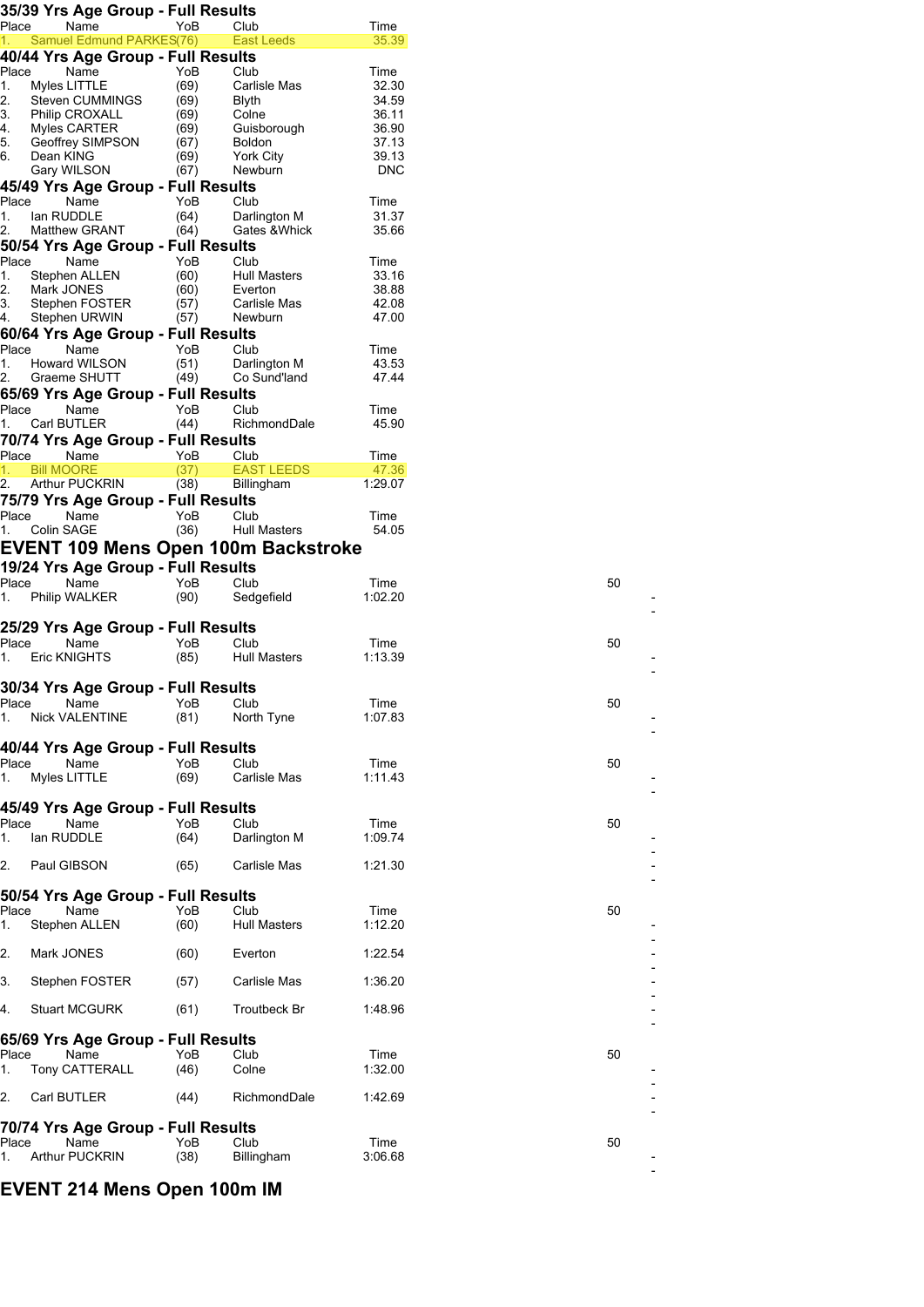|             | 19/24 Yrs Age Group - Full Results           |               |                                |                    |                |                  |                  |
|-------------|----------------------------------------------|---------------|--------------------------------|--------------------|----------------|------------------|------------------|
| Place<br>1. | Name<br>Philip WALKER                        | YoB<br>(90)   | Club<br>Sedgefield             | Time<br>1:03.74    |                |                  |                  |
|             | 25/29 Yrs Age Group - Full Results           |               |                                |                    |                |                  |                  |
| Place       | Name                                         | YoB           | Club                           | Time               |                |                  |                  |
| 1.          | Damon BUTTERS                                | (83)          | Gainsborough                   | 1:08.56            |                |                  |                  |
|             | Eric KNIGHTS                                 | (85)          | <b>Hull Masters</b>            | <b>DNC</b>         |                |                  |                  |
|             | 30/34 Yrs Age Group - Full Results           |               |                                |                    |                |                  |                  |
| Place       | Name                                         | YoB           | Club                           | Time               |                |                  |                  |
| 1.<br>2.    | <b>Christopher KNEE</b><br>Jonathan MACLAREN | (79)<br>(80)  | <b>East Leeds</b><br>Stokesley | 1:09.11<br>1:10.30 |                |                  |                  |
|             | 35/39 Yrs Age Group - Full Results           |               |                                |                    |                |                  |                  |
| Place       | Name                                         | YoB           | Club                           | Time               |                |                  |                  |
| 1.          | Nicholas CLOVER                              | (74)          | Gainsborough                   | 1:17.51            |                |                  |                  |
|             | 40/44 Yrs Age Group - Full Results           |               |                                |                    |                |                  |                  |
| Place<br>1. | Name<br>David CHANEY                         | YoB<br>(68)   | Club<br>Gates & Whick          | Time<br>1:07.80    |                |                  |                  |
| 2.          | Myles LITTLE                                 | (69)          | Carlisle Mas                   | 1:08.86            |                |                  |                  |
| 3.          | <b>Philip CROXALL</b>                        | (69)          | Colne                          | 1:12.75            |                |                  |                  |
| 4.          | Steven CUMMINGS                              | (69)          | <b>Blyth</b>                   | 1:13.36            |                |                  |                  |
| 5.<br>6.    | Stephen VAUGHAN<br>John KALILL               | (70)<br>(68)  | Scunthorpe A<br>Darlington M   | 1:14.75<br>1:18.76 |                |                  |                  |
| 7.          | Mark BRIGGS                                  | (69)          | Darlington M                   | 1:20.15            |                |                  |                  |
|             | Paul CLEMENCE                                | (70)          | East Leeds                     | <b>DNC</b>         |                |                  |                  |
|             | Dean KING                                    | (69)          | York City                      | DQ FI-             |                |                  |                  |
| Place       | 45/49 Yrs Age Group - Full Results<br>Name   | YoB           | Club                           | Time               |                |                  |                  |
| 1.          | lan RUDDLE                                   | (64)          | Darlington M                   | 1:10.76            |                |                  |                  |
| 2.          | Craig HEGGIE                                 | (62)          | Copeland                       | 1:13.52            |                |                  |                  |
| 3.          | John BOYER                                   | (66)          | Darlington M                   | 1:14.86            |                |                  |                  |
| 4.          | Paul GIBSON                                  | (65)          | Carlisle Mas                   | 1:22.31            |                |                  |                  |
| Place       | 50/54 Yrs Age Group - Full Results<br>Name   | YoB           | Club                           | Time               |                |                  |                  |
| 1.          | Stephen ALLEN                                | (60)          | <b>Hull Masters</b>            | 1:14.70            |                |                  |                  |
| 2.          | John LAMB                                    | (61)          | Guisborough                    | 1:16.45            |                |                  |                  |
| 3.          | Mark JONES                                   | (60)          | Everton                        | 1:17.03            |                |                  |                  |
| 4.<br>5.    | Guy FAWKES<br>Stephen URWIN                  | (59)<br>(57)  | <b>Billingham</b><br>Newburn   | 1:22.94<br>1:41.60 |                |                  |                  |
| 6.          | lan LONGSTER                                 | (58)          | <b>Billingham</b>              | 1:43.97            |                |                  |                  |
|             | Stephen FOSTER                               | (57)          | Carlisle Mas                   | DQ OM-             |                |                  |                  |
|             | 55/59 Yrs Age Group - Full Results           |               |                                |                    |                |                  |                  |
| Place<br>1. | Name<br>Graham PEARSON                       | YoB<br>(52)   | Club<br>Carlisle Mas           | Time<br>1:22.14    |                |                  |                  |
| 2.          | <b>Stuart DOWNIE</b>                         | (55)          | Blyth                          | 1:43.62            |                |                  |                  |
|             | 60/64 Yrs Age Group - Full Results           |               |                                |                    |                |                  |                  |
| Place       | Name                                         | YoB           | Club                           | Time               |                |                  |                  |
| 1.          | <b>Brian TAYLOR</b>                          | (50)          | Adwick                         | 1:24.09            |                |                  |                  |
| 3.          | 2. Terence MCGEE<br>Graeme SHUTT             | (47)<br>(49)  | Middlesboro<br>Co Sund'land    | 1:35.58<br>1:41.10 |                |                  |                  |
|             | 65/69 Yrs Age Group - Full Results           |               |                                |                    |                |                  |                  |
| Place       | Name                                         | YoB           | Club                           | Time               |                |                  |                  |
| 1.          | Tony CATTERALL                               | (46)          | Colne                          | 1:30.09            |                |                  |                  |
| 2.          | Norman STEPHENSON (44)                       |               | Co Sund'land                   | 1:31.72            |                |                  |                  |
| 4.          | Alex BROWN<br>Carl BUTLER                    | (44)<br>(44)  | <b>Blyth</b><br>RichmondDale   | 1:33.52<br>1:35.38 |                |                  |                  |
|             | 70/74 Yrs Age Group - Full Results           |               |                                |                    |                |                  |                  |
| Place       | Name                                         | YoB           | Club                           | Time               |                |                  |                  |
| 1.          | <b>Dennis HARRISON</b>                       | (37)          | Hull Masters                   | 1:46.23            |                |                  |                  |
|             | 75/79 Yrs Age Group - Full Results           |               |                                |                    |                |                  |                  |
| Place       | Name<br>Colin SAGE                           | YoB           | Club<br><b>Hull Masters</b>    | Time<br>1:50.12    |                |                  |                  |
| 1.          | EVENT 117 Mens 160 Yrs 200m Freestyle Team   | (36)          |                                |                    |                |                  |                  |
|             |                                              |               |                                |                    |                |                  |                  |
| Place       | <b>Full Results</b>                          | A.G           | Club                           |                    |                |                  |                  |
| 1.          | Name<br>Darlington Dolphin Mas               |               | Darlington M                   | Time<br>2:01.40    | 50<br>30.17    | 100<br>1:00.73   | 150<br>1:32.26   |
|             |                                              |               |                                |                    | 30.17          | 30.56            | 31.53            |
| 2.          | Hull Masters SC                              |               | Hull Masters                   | 2:11.04            | 38.13<br>38.13 | 1:06.40<br>28.27 | 1:39.72<br>33.32 |
|             | EVENT 216 Mens 200 Yrs 200m Freestyle Team   |               |                                |                    |                |                  |                  |
|             | <b>Full Results</b>                          |               |                                |                    |                |                  |                  |
| Place<br>1. | Name<br>DDM B                                | A.G<br>$200+$ | Club<br>Darlington M           | Time<br>2:05.22    | 50<br>31.26    | 100<br>1:05.74   | 150<br>1:35.78   |
|             |                                              |               |                                |                    | 31.26          | 34.48            | 30.04            |
| 2.          | Darlington Dolphin Mas                       |               | Darlington M                   | 2:10.59            | 31.98<br>31.98 | 1:03.91<br>31.93 | 1:36.88<br>32.97 |
|             | EVENT 220 Mens 120 Yrs 200m Freestyle Team   |               |                                |                    |                |                  |                  |

|       | Full Results           |     |              |         |       |         |         |  |  |  |  |
|-------|------------------------|-----|--------------|---------|-------|---------|---------|--|--|--|--|
| Place | Name                   | A.G | Club         | Time    | 50    | 100     | 150     |  |  |  |  |
|       | 1. East Leeds SC       |     | East Leeds   | 1:52.99 | 25.84 | 57 27   | 1:26.89 |  |  |  |  |
|       |                        |     |              |         | 25.84 | 31.43   | 29.62   |  |  |  |  |
|       | Darlington Dolphin Mas |     | Darlington M | 2:06.27 | 32.87 | 1:03.03 | 1:35.12 |  |  |  |  |
|       |                        |     |              |         | 32.87 | 30.16   | 32.09   |  |  |  |  |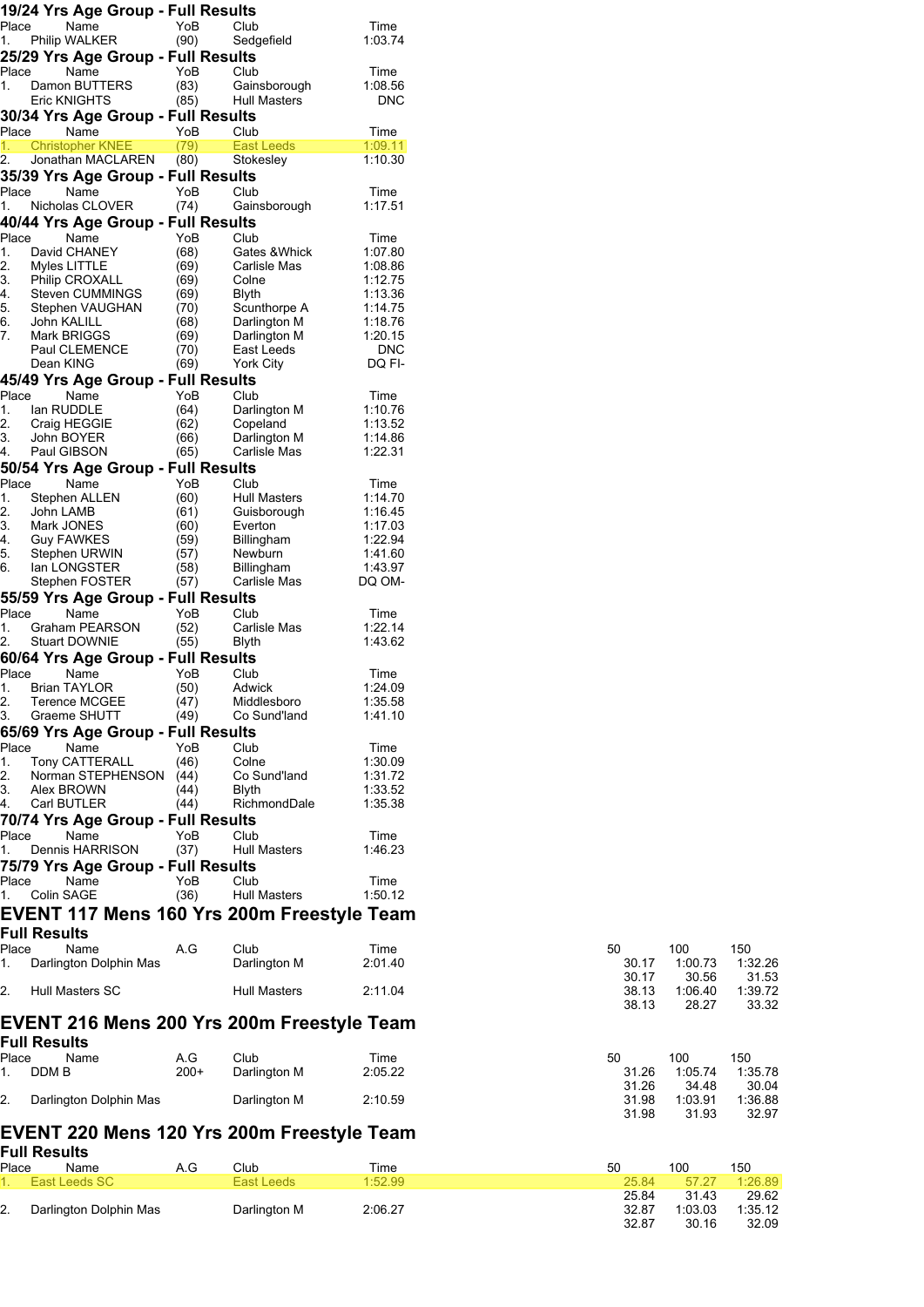|             |                     |                                                        |              | EVENT 222 Mens 72 Yrs 200m Freestyle Team   |                 |    |                |       |
|-------------|---------------------|--------------------------------------------------------|--------------|---------------------------------------------|-----------------|----|----------------|-------|
|             | <b>Full Results</b> |                                                        |              |                                             |                 |    |                |       |
|             | Place               | Name<br>East Leeds SC                                  | A.G          | Club<br>East Leeds                          | Time<br>1:51.52 | 50 |                | 27.48 |
|             |                     |                                                        |              |                                             |                 |    |                | 27.48 |
|             |                     |                                                        |              | EVENT 119 Mens 120 Yrs 200m Medley Team     |                 |    |                |       |
|             | <b>Full Results</b> |                                                        |              |                                             |                 |    |                |       |
|             | Place               | Name<br>East Leeds SC                                  | A.G          | Club<br><b>East Leeds</b>                   | Time<br>2:10.31 | 50 |                |       |
|             |                     |                                                        |              |                                             |                 |    |                |       |
|             |                     |                                                        |              | EVENT 121 Mens 72 Yrs 200m Medley Team      |                 |    |                |       |
|             | Full Results        |                                                        |              |                                             |                 |    |                |       |
| Place       |                     | Name<br>East Leeds SC                                  | A.G          | Club<br><b>East Leeds</b>                   | Time<br>2:11.05 | 50 |                | 32.39 |
|             |                     |                                                        |              |                                             |                 |    |                | 32.39 |
|             |                     |                                                        |              | EVENT 218 Mens 160 Yrs 200m Medley Team     |                 |    |                |       |
|             | Full Results        |                                                        |              |                                             |                 |    |                |       |
| Place       |                     | Name                                                   | A.G          | Club                                        | Time            | 50 |                |       |
| 1.          | DDM B               |                                                        | $160+$       | Darlington M                                | 2:30.42         |    | 40.16<br>40.16 |       |
| 2.          |                     | Darlington Dolphin Mas                                 |              | Darlington M                                | 2:43.52         |    | 44.14          |       |
|             |                     |                                                        |              |                                             |                 |    | 44.14          |       |
|             |                     |                                                        |              | EVENT 108 Womens Open 50m Freestyle         |                 |    |                |       |
| Place       |                     | 19/24 Yrs Age Group - Full Results<br>Name             | YoB          | Club                                        | Time            |    |                |       |
|             |                     | <b>Hayley MELLOR</b>                                   | (88)         | East Leeds                                  | 32.66           |    |                |       |
|             |                     | 25/29 Yrs Age Group - Full Results                     |              |                                             |                 |    |                |       |
| Place       |                     | Name                                                   | YoB          | Club                                        | Time            |    |                |       |
| 1.<br>2.    |                     | Gemma CANN<br>Kimberley CLARKSON                       | (84)<br>(84) | Guisborough<br><b>Hull Masters</b>          | 31.04<br>32.29  |    |                |       |
| 3.          | Sarah JANES         |                                                        | (85)         | stockton                                    | 33.40           |    |                |       |
|             |                     | Lisa THOMPSON<br>30/34 Yrs Age Group - Full Results    | (86)         | Newburn                                     | 40.44           |    |                |       |
| Place       |                     | Name                                                   | YoB          | Club                                        | Time            |    |                |       |
| 1.          | Tina WILSON         |                                                        | (77)         | Donc Dartes                                 | 28.08           |    |                |       |
| 2.<br>З.    | Suze CLARK          | Alys MCCORMACK                                         | (81)<br>(78) | <b>Hull Masters</b><br>RichmondDale         | 31.89<br>32.87  |    |                |       |
|             |                     | 35/39 Yrs Age Group - Full Results                     |              |                                             |                 |    |                |       |
| Place       |                     | Name                                                   | YoB          | Club                                        | Time            |    |                |       |
| 1.<br>2.    | Gillian HOOK        | Deborah MARTIN                                         | (74)<br>(75) | Consett<br>Darlington M                     | 30.28<br>31.45  |    |                |       |
| 3.          |                     | Andrea JUTRZENKA                                       | (76)         | East Leeds                                  | 32.08           |    |                |       |
|             |                     | 40/44 Yrs Age Group - Full Results                     |              |                                             |                 |    |                |       |
| Place       |                     | Name<br>Jayne SIMPSON                                  | YoB<br>(67)  | Club<br><b>Boldon</b>                       | Time<br>33.25   |    |                |       |
| 1.<br>2.    | Anne BONNIE         |                                                        | (67)         | Hull Masters                                | 38.05           |    |                |       |
|             |                     | <b>Ashley KINGSNORTH</b>                               | (69)         | <b>East Leeds</b>                           | 39.39           |    |                |       |
|             |                     | 45/49 Yrs Age Group - Full Results<br>Name             | YoB          | Club                                        |                 |    |                |       |
| Place<br>1. |                     | Christine VAN MOURIK                                   | (65)         | Darlington M                                | Time<br>35.76   |    |                |       |
| 2.          | Joanne TODD         |                                                        | (65)         | Darlington M                                | 37.06           |    |                |       |
|             |                     | 50/54 Yrs Age Group - Full Results                     |              |                                             |                 |    |                |       |
| Place<br>1. |                     | Name<br><b>Judith HATTLE</b>                           | YoB<br>(60)  | Club<br>Carlisle Mas                        | Time<br>30.21   |    |                |       |
| 2.          |                     | Verity DOBBIE                                          | (59)         | Gates & Whick                               | 33.22           |    |                |       |
| 3.<br>4.    |                     | Vanessa Jane FOSTER<br>Carol BOAGEY                    | (58)<br>(59) | Carlisle Mas<br>Hartlepool                  | 35.15<br>37.15  |    |                |       |
| 5.          |                     | <b>Suzanne PETTINGER</b>                               | (57)         | <b>East Leeds</b>                           | 39.99           |    |                |       |
| 6.<br>7.    | Karen JONES         | <b>Shirley FAWKES</b>                                  | (61)<br>(60) | Prescot<br>Billingham                       | 42.66<br>42.73  |    |                |       |
| 8.          |                     | Katharine GANNON                                       | (60)         | <b>Ren 96</b>                               | 46.85           |    |                |       |
|             |                     | 55/59 Yrs Age Group - Full Results                     |              |                                             |                 |    |                |       |
| Place<br>1. | Mary PURVIS         | Name                                                   | YoB<br>(55)  | Club<br>Alnwick Dol                         | Time<br>33.02   |    |                |       |
| 2.          |                     | Sally SHIELDS                                          | (54)         | <b>Bo Kirklees</b>                          | 34.80           |    |                |       |
| З.          |                     | Elaine FRASER                                          | (55)         | Ren 96                                      | 41.46           |    |                |       |
|             |                     | Suzanne CLARKSON<br>75/79 Yrs Age Group - Full Results | (55)         | <b>Hull Masters</b>                         | 48.91           |    |                |       |
| Place       |                     | Name                                                   | YoB          | Club                                        | Time            |    |                |       |
| 1.          |                     | <b>Betty GRAYSON</b>                                   | (35)         | <b>Hull Masters</b>                         | 58.57           |    |                |       |
|             |                     |                                                        |              | <b>EVENT 205 Womens Open 100m Freestyle</b> |                 |    |                |       |
|             |                     | 19/24 Yrs Age Group - Full Results                     |              |                                             |                 |    |                |       |
| Place<br>1. |                     | Name<br><b>Hayley MELLOR</b>                           | YoB<br>(88)  | Club<br><b>East Leeds</b>                   | Time<br>1:12.85 | 50 |                |       |
|             |                     |                                                        |              |                                             |                 |    |                |       |
|             |                     | 25/29 Yrs Age Group - Full Results                     |              |                                             |                 |    |                |       |
| Place<br>1. |                     | Name<br>Caroline SAXBY                                 | YoB<br>(83)  | Club<br>Sedgefield                          | Time<br>59.24   | 50 |                |       |
|             |                     |                                                        |              |                                             |                 |    |                |       |
| 2.          |                     | <b>Helen MUSCROFT</b>                                  | (84)         | <b>Billingham</b>                           | 1:08.28         |    |                |       |
| 3.          |                     | Jessica ASHTON                                         | (85)         | Darlington M                                | 1:11.12         |    | 34.30          |       |
| 4.          |                     |                                                        |              |                                             |                 |    | 34.30          |       |
|             |                     | Nic HOLLINDALE                                         | (86)         | Darlington M                                | 1:12.13         |    | 34.92<br>34.92 |       |
|             |                     |                                                        |              |                                             |                 |    |                |       |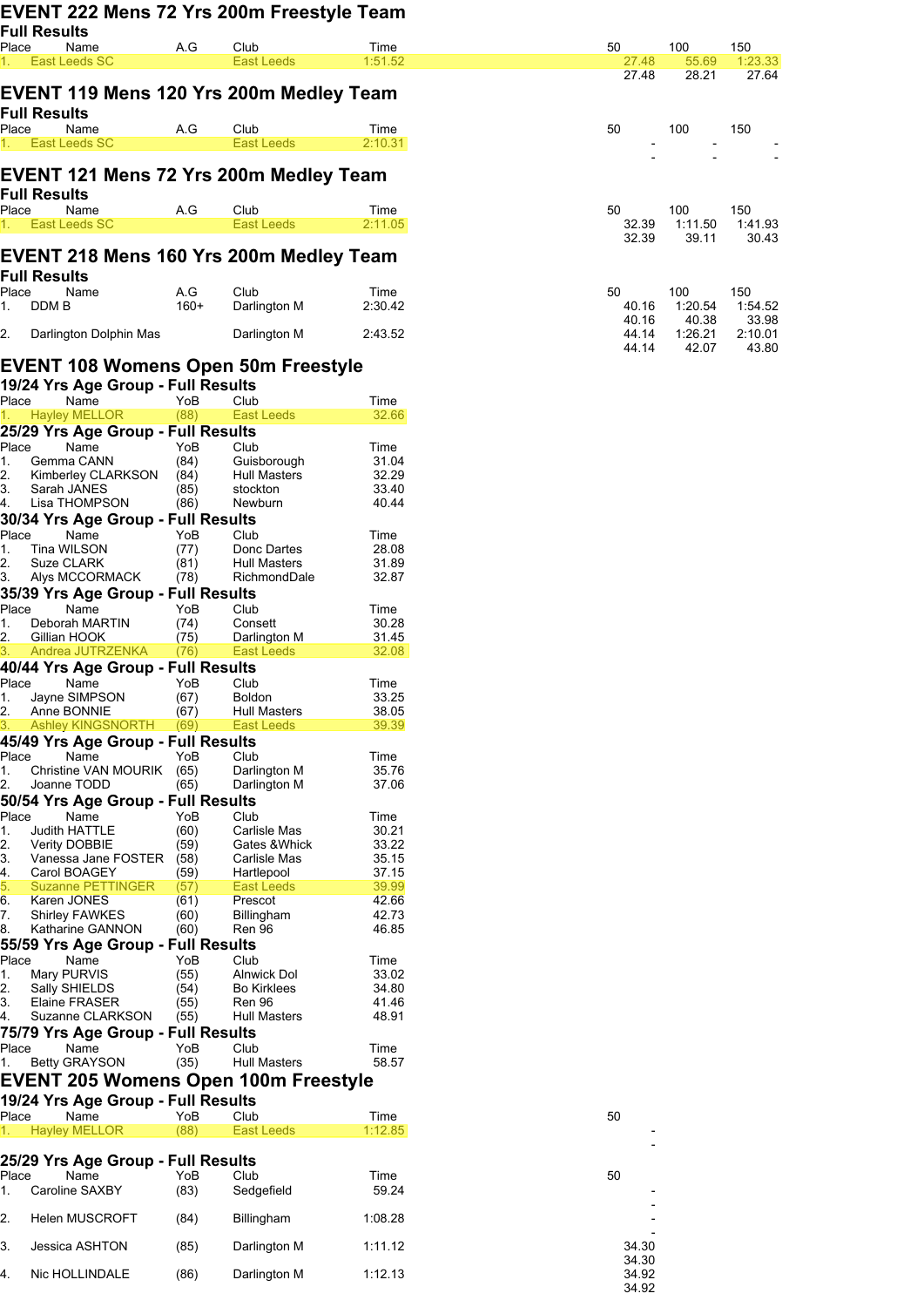| 5.               | Jennifer DOBSON                                        | (83)         | <b>Blyth</b>                | 1:12.68                  | 34.15<br>34.15 |     |     |  |
|------------------|--------------------------------------------------------|--------------|-----------------------------|--------------------------|----------------|-----|-----|--|
| 6.               | <b>SARAH JANES</b>                                     | (85)         | Stockton                    | 1:14.68                  | 34.90          |     |     |  |
| 7.               | Lorraine RIDDLE                                        | (84)         | Billingham                  | 1:20.11                  | 34.90          |     |     |  |
|                  | 30/34 Yrs Age Group - Full Results                     |              |                             |                          |                |     |     |  |
| Place<br>1.      | Name<br>Tina WILSON                                    | YoB<br>(77)  | Club<br>Donc Dartes         | Time<br>1:01.36          | 50             |     |     |  |
| 2.               | Alys MCCORMACK                                         | (78)         | RichmondDale                | 1:09.82                  |                |     |     |  |
|                  | Suze CLARK<br>35/39 Yrs Age Group - Full Results       | (81)         | <b>Hull Masters</b>         | <b>DNC</b>               |                |     |     |  |
| Place<br>1.      | Name<br>Deborah MARTIN                                 | YoB<br>(74)  | Club<br>Consett             | Time<br>1:07.46          | 50             |     |     |  |
| $\overline{2}$ . | Andrea JUTRZENKA                                       | (76)         | <b>East Leeds</b>           | 1:09.59                  |                |     |     |  |
| 3.               | Gillian HOOK                                           | (75)         | Darlington M                | 1:09.64                  | 33.41          |     |     |  |
|                  | Emma GODFREY<br>40/44 Yrs Age Group - Full Results     | (75)         | <b>Bo Kirklees</b>          | DQ ST-                   | 33.41          |     |     |  |
| Place            | Name                                                   | YoB          | Club                        | Time                     | 50             |     |     |  |
| 1.               | Karen DRIVER                                           | (71)         | Colne                       | 1:11.47                  | 34.87<br>34.87 |     |     |  |
|                  | Anne BONNIE<br>Ashley KINGSNORTH                       | (67)<br>(69) | Hull Masters<br>East Leeds  | <b>DNC</b><br><b>DNC</b> |                |     |     |  |
| Place            | 45/49 Yrs Age Group - Full Results<br>Name             | YoB          | Club                        | Time                     | 50             |     |     |  |
| 1.               | Joanne TODD                                            | (65)         | Darlington M                | 1:26.43                  |                |     |     |  |
| Place            | 50/54 Yrs Age Group - Full Results<br>Name             | YoB          | Club                        | Time                     | 50             |     |     |  |
| 1.               | Verity DOBBIE                                          | (59)         | Gates & Whick               | 1:13.80                  | 35.55<br>35.55 |     |     |  |
| 2.               | Vanessa Jane FOSTER (58)                               |              | Carlisle Mas                | 1:21.62                  |                |     |     |  |
| 3.               | Carol BOAGEY                                           | (59)         | Hartlepool                  | 1:22.00                  |                |     |     |  |
| 4.               | <b>Suzanne PETTINGER</b>                               | (57)         | <b>East Leeds</b>           | 1:29.45                  |                |     |     |  |
| 5.               | Shirley FAWKES                                         | (60)         | Billingham                  | 1:34.14                  |                |     |     |  |
| 6.               | Gillian SHEEHAN                                        | (59)         | <b>Billingham</b>           | 1:40.79                  |                |     |     |  |
| 7.               | Lynn SHEPHERD                                          | (59)         | <b>Billingham</b>           | 1:53.04                  |                |     |     |  |
|                  | Katharine GANNON<br>55/59 Yrs Age Group - Full Results | (60)         | Ren 96                      | DQ ST-                   |                |     |     |  |
| Place<br>1.      | Name<br>Mary PURVIS                                    | YoB<br>(55)  | Club<br><b>Alnwick Dol</b>  | Time<br>1:15.06          | 50<br>36.34    |     |     |  |
| 2.               | Sally SHIELDS                                          | (54)         | <b>Bo Kirklees</b>          | 1:17.44                  | 36.34          |     |     |  |
| 3.               | Elaine FRASER                                          | (55)         | Ren 96                      | 1:28.19                  |                |     |     |  |
| 4.               | <b>Christine MUSCROFT</b>                              | (56)         | <b>Billingham</b>           | 1:42.27                  |                |     |     |  |
|                  | 60/64 Yrs Age Group - Full Results                     |              |                             |                          |                |     |     |  |
| Place            | Name<br>Janet WOOD                                     | YoB<br>(50)  | Club<br><b>Melton M'bry</b> | Time<br><b>DNC</b>       | 50             |     |     |  |
|                  | <b>EVENT 102 Womens Open 200m Freestyle</b>            |              |                             |                          |                |     |     |  |
| Place            | 25/29 Yrs Age Group - Full Results<br>Name             | YoB          | Club                        | Time                     | 50             | 100 | 150 |  |
| 1.               | Caroline SAXBY                                         | (83)         | Sedgefield                  | 2:05.66                  |                |     |     |  |
| 2.               | <b>Helen MUSCROFT</b>                                  | (84)         | Billingham                  | 2:27.34                  |                |     |     |  |
| 3.               | Nic HOLLINDALE                                         | (86)         | Darlington M                | 2:31.32                  |                |     |     |  |
| 4.               | Jessica ASHTON                                         | (85)         | Darlington M                | 2:32.08                  |                |     |     |  |
| 5.               | Lorraine RIDDLE                                        | (84)         | Billingham                  | 2:46.39                  |                |     |     |  |
| Place            | 30/34 Yrs Age Group - Full Results<br>Name             | YoB          | Club                        | Time                     | 50             | 100 | 150 |  |
| 1.               | Sarah KINSEY                                           | (79)         | <b>Bo Kirklees</b>          | 2:25.00                  |                |     |     |  |
| 2.               | Alys MCCORMACK                                         | (78)         | RichmondDale                | 2:29.41                  |                |     |     |  |
|                  |                                                        |              |                             |                          |                |     |     |  |

|   | 33.41<br>33.41 |  |
|---|----------------|--|
| 0 | 34.87<br>34.87 |  |
| 0 |                |  |
| 0 | 35.55<br>35.55 |  |
| 0 | 36.34<br>36.34 |  |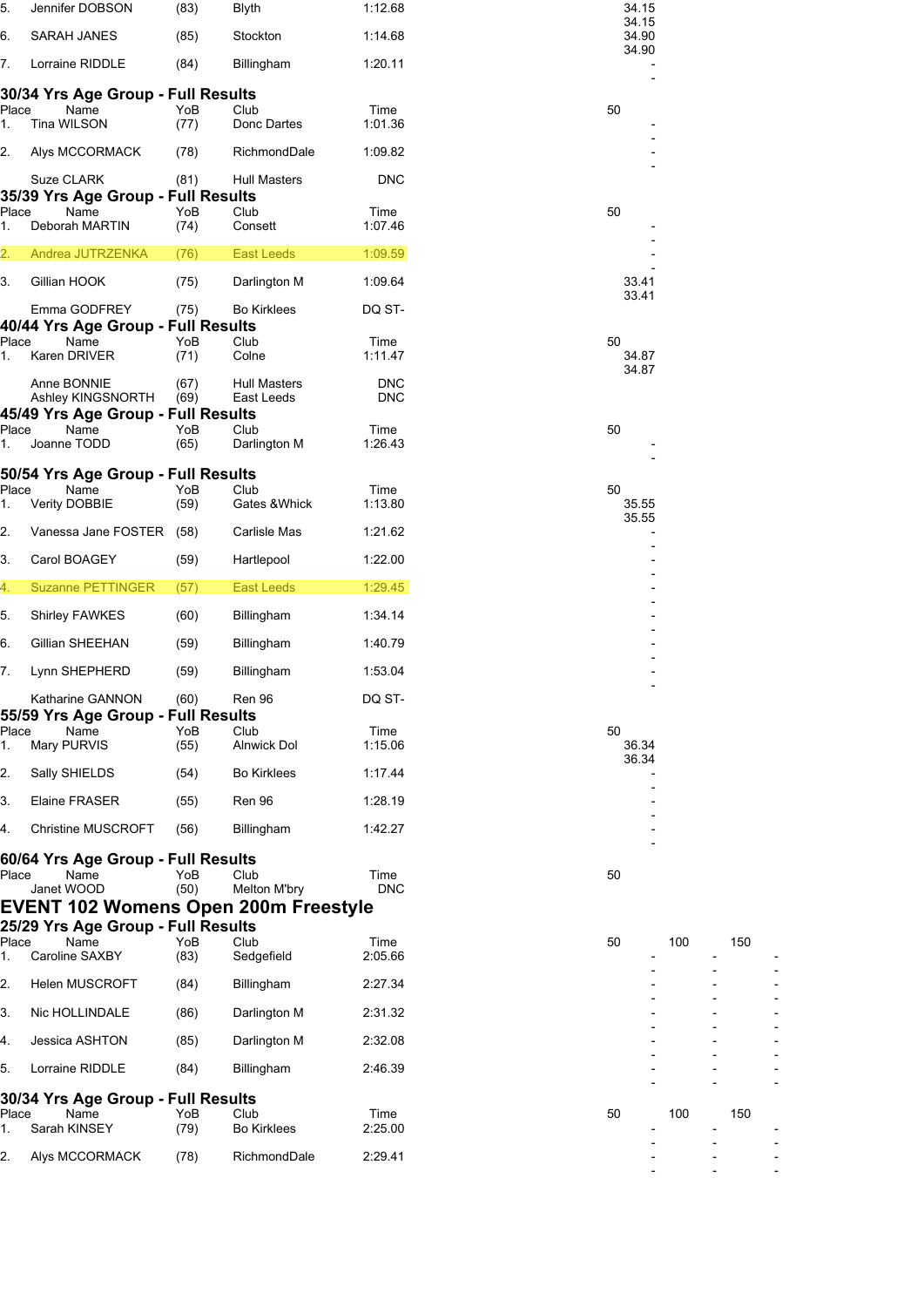|                  | 35/39 Yrs Age Group - Full Results         |      |                    |         |    |  |
|------------------|--------------------------------------------|------|--------------------|---------|----|--|
| Place            | Name                                       | YoB  | Club               | Time    | 50 |  |
| 1.               | Deborah MARTIN                             | (74) | Consett            | 2:24.98 |    |  |
| $\overline{2}$ . | Emma GODFREY                               | (75) | <b>Bo Kirklees</b> | 3:25.49 |    |  |
|                  | 40/44 Yrs Age Group - Full Results         |      |                    |         |    |  |
| Place            | Name                                       | YoB  | Club               | Time    | 50 |  |
| 1.               | Karen DRIVER                               | (71) | Colne              | 2:26.79 |    |  |
|                  | 45/49 Yrs Age Group - Full Results         |      |                    |         |    |  |
| Place            | Name                                       | YoB  | Club               | Time    | 50 |  |
| 1.               | Christine VAN MOURIK                       | (65) | Darlington M       | 2:58.60 |    |  |
| 2.               | Joanne TODD                                | (65) | Darlington M       | 3:08.16 |    |  |
|                  |                                            |      |                    |         |    |  |
| Place            | 50/54 Yrs Age Group - Full Results<br>Name | YoB  | Club               | Time    | 50 |  |
| 1.               | <b>Judith HATTLE</b>                       | (60) | Carlisle Mas       | 2:26.46 |    |  |
| 2.               | Verity DOBBIE                              | (59) | Gates & Whick      | 2:37.26 |    |  |
| 3.               | Carol BOAGEY                               | (59) | Hartlepool         | 2:53.63 |    |  |
|                  |                                            |      |                    |         |    |  |
| 4.               | <b>Suzanne PETTINGER</b>                   | (57) | <b>East Leeds</b>  | 3:08.10 |    |  |
| 5.               | <b>Shirley FAWKES</b>                      | (60) | Billingham         | 3:22.83 |    |  |
| 6.               | Gillian SHEEHAN                            | (59) | Billingham         | 3:30.40 |    |  |
|                  |                                            |      |                    |         |    |  |
| 7.               | Katharine GANNON                           | (60) | Ren 96             | 3:46.85 |    |  |
| 8.               | Lynn SHEPHERD                              | (59) | Billingham         | 3:56.54 |    |  |
|                  | 55/59 Yrs Age Group - Full Results         |      |                    |         |    |  |
| Place            | Name                                       | YoB  | Club               | Time    | 50 |  |
| 1.               | Sally SHIELDS                              | (54) | <b>Bo Kirklees</b> | 2:49.73 |    |  |
| 2.               | <b>Christine MUSCROFT</b>                  | (56) | Billingham         | 3:44.10 |    |  |
|                  |                                            |      |                    |         |    |  |

### **EVENT 211 Womens Open 50m Breaststroke**

#### **19/24 Yrs Age Group - Full Results**

| Place | Name                                           | YoB  | Club                | Time    |
|-------|------------------------------------------------|------|---------------------|---------|
| 1.    | <b>Hayley MELLOR</b>                           | (88) | <b>East Leeds</b>   | 44.48   |
|       | 25/29 Yrs Age Group - Full Results             |      |                     |         |
| Place | Name                                           | YoB  | Club                | Time    |
| 1.    | Gemma CANN                                     | (84) | Guisborough         | 40.45   |
| 2.    | Lisa THOMPSON                                  | (86) | Newburn             | 55.96   |
|       | 30/34 Yrs Age Group - Full Results             |      |                     |         |
| Place | Name                                           | YoB  | Club                | Time    |
| 1.    | Alys MCCORMACK                                 | (78) | RichmondDale        | 40.79   |
| 2.    | Suze CLARK                                     | (81) | <b>Hull Masters</b> | 42.00   |
| 3.    | Sarah KINSEY                                   | (79) | <b>Bo Kirklees</b>  | 44.11   |
|       | 35/39 Yrs Age Group - Full Results             |      |                     |         |
| Place | Name                                           | YoB  | Club                | Time    |
| 1.    | Gillian HOOK                                   | (75) | Darlington M        | 40.93   |
|       | 40/44 Yrs Age Group - Full Results             |      |                     |         |
| Place | Name                                           | YoB  | Club                | Time    |
| 1.    | Elaine COOPER                                  | (69) | Darlington M        | 40.48   |
| 2.    | Karen DRIVER                                   | (71) | Colne               | 44.47   |
|       | 50/54 Yrs Age Group - Full Results             |      |                     |         |
| Place | Name                                           | YoB  | Club                | Time    |
| 1.    | <b>Verity DOBBIE</b>                           | (59) | Gates & Whick       | 40.67   |
| 2.    | Carol BOAGEY                                   | (59) | Hartlepool          | 44.23   |
| 3.    | Katharine GANNON                               | (60) | Ren 96              | 52.85   |
| 4.    | Karen JONES                                    | (61) | Prescot             | 57.35   |
|       | 55/59 Yrs Age Group - Full Results             |      |                     |         |
| Place | Name                                           | YoB  | Club                | Time    |
| 1.    | Sally SHIELDS                                  | (54) | <b>Bo Kirklees</b>  | 42.10   |
|       | 75/79 Yrs Age Group - Full Results             |      |                     |         |
| Place | Name                                           | YoB  | Club                | Time    |
|       | Myrna TAYLOR                                   | (33) | Blackpool Aq        | DQ T-   |
|       | <b>EVENT 114 Womens Open 100m Breaststroke</b> |      |                     |         |
|       |                                                |      |                     |         |
|       | 30/34 Yrs Age Group - Full Results             |      |                     |         |
| Place | Name                                           | YoB  | Club                | Time    |
| 1.    | Alys MCCORMACK                                 | (78) | RichmondDale        | 1:29.47 |
|       |                                                |      |                     |         |
| 2.    | Sarah KINSEY                                   | (79) | <b>Bo Kirklees</b>  | 1:34.61 |

3. Zoe HINGSTON  $(81)$  Blyth 1:51.62

| 50 |       |
|----|-------|
|    | 43 25 |
|    | 43 25 |
|    | 44.90 |
|    | 44.90 |
|    | 51.90 |
|    | 51.90 |

- - -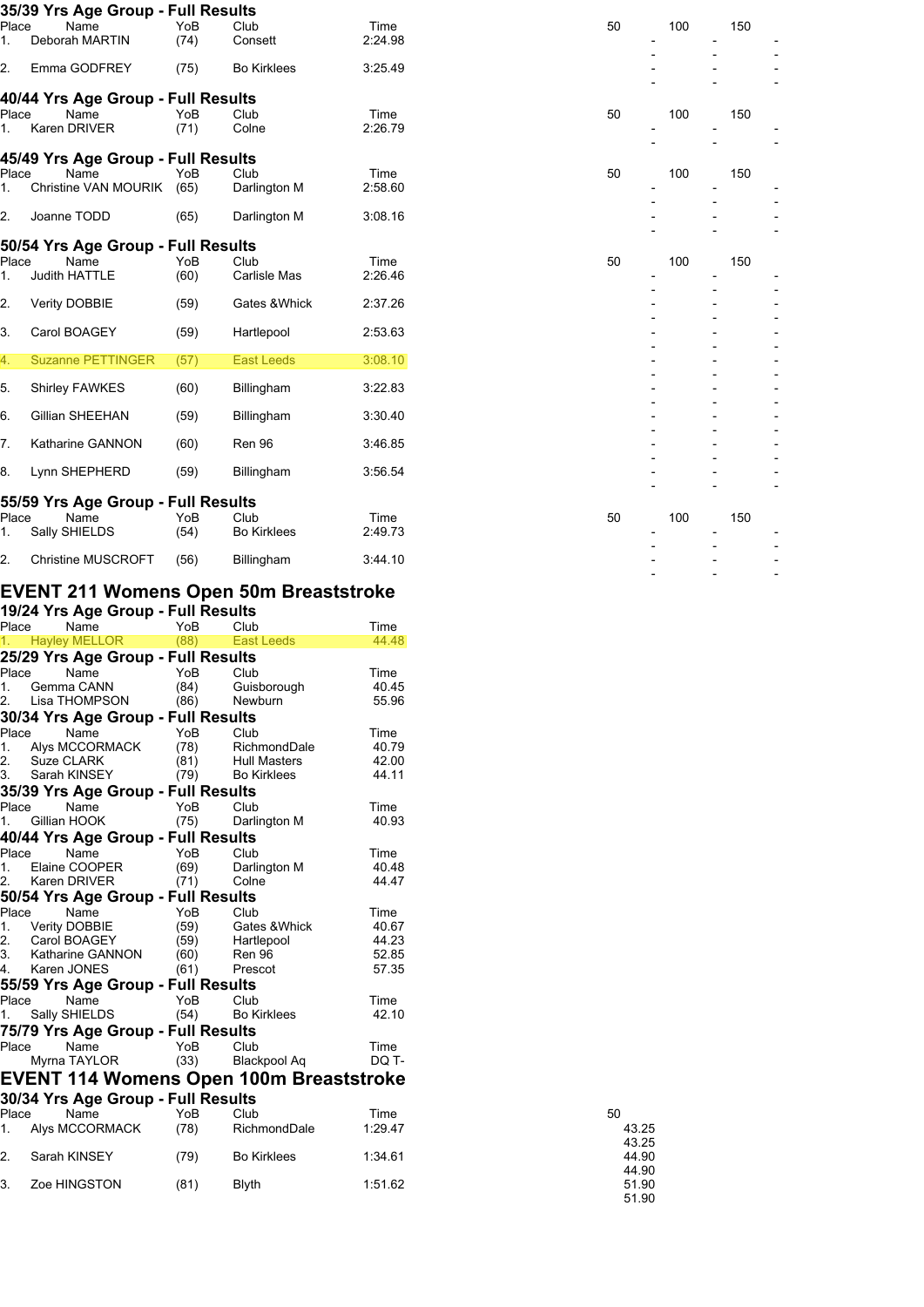| 35/39 Yrs Age Group - Full Results |      |                     |         |                    |
|------------------------------------|------|---------------------|---------|--------------------|
| Place<br>Name                      | YoB  | Club                | Time    | 50                 |
| Gillian HOOK<br>1.                 | (75) | Darlington M        | 1:28.62 | 41.27<br>41.27     |
| 40/44 Yrs Age Group - Full Results |      |                     |         |                    |
| Place<br>Name                      | YoB  | Club                | Time    | 50                 |
| Karen DRIVER<br>1.                 | (71) | Colne               | 1:34.89 | 45.66<br>45.66     |
| 45/49 Yrs Age Group - Full Results |      |                     |         |                    |
| Name<br>Place                      | YoB  | Club                | Time    | 50                 |
| Christine VAN MOURIK (65)<br>1.    |      | Darlington M        | 1:41.79 | 48.60<br>48.60     |
| 50/54 Yrs Age Group - Full Results |      |                     |         |                    |
| Place<br>Name                      | YoB  | Club                | Time    | 50                 |
| Judith HATTLE<br>1.                | (60) | Carlisle Mas        | 1:25.15 | 40.84<br>40.84     |
| 2.<br>Verity DOBBIE                | (59) | Gates & Whick       | 1:29.67 | 42.75<br>42.75     |
| 3.<br>Carol BOAGEY                 | (59) | Hartlepool          | 1:35.59 | 46.01<br>46.01     |
| Katharine GANNON<br>4.             | (60) | Ren 96              | 1:53.96 | 54.86<br>54.86     |
| 5.<br>Karen JONES                  | (61) | Prescot             | 2:09.42 | 1:00.38<br>1:00.38 |
| 55/59 Yrs Age Group - Full Results |      |                     |         |                    |
| Place<br>Name                      | YoB  | Club                | Time    | 50                 |
| Sally SHIELDS<br>1.                | (54) | <b>Bo Kirklees</b>  | 1:33.48 | 44.05<br>44.05     |
| 75/79 Yrs Age Group - Full Results |      |                     |         |                    |
| Name<br>Place                      | YoB  | Club                | Time    | 50                 |
| Myrna TAYLOR<br>1.                 | (33) | <b>Blackpool Aq</b> | 2:09.49 | 1:00.01            |

ں<br>1:00.01<br>1:00.01

### **EVENT 112 Womens Open 50m Butterfly**

#### **19/24 Yrs Age Group - Full Results**

| Place | Name                                        | YoB  | Club                | Time       |
|-------|---------------------------------------------|------|---------------------|------------|
| 1.    | <b>Hayley MELLOR</b>                        | (88) | East Leeds          | 36.18      |
|       | Sarah CLARK                                 | (87) | <b>Hull Masters</b> | <b>DNC</b> |
|       | 25/29 Yrs Age Group - Full Results          |      |                     |            |
| Place | Name                                        | YoB  | Club                | Time       |
| 1.    | Caroline SAXBY                              | (83) | Sedgefield          | 31.03      |
| 2.    | Kimberley CLARKSON                          | (84) | <b>Hull Masters</b> | 36.47      |
| 3.    | Jennifer DOBSON                             | (83) | Blyth               | 37.81      |
| 4.    | Sarah JANES                                 | (85) | Stockton            | 38.02      |
|       | Lisa THOMPSON                               | (86) | newburn             | <b>DNC</b> |
|       |                                             |      |                     |            |
|       | 30/34 Yrs Age Group - Full Results          |      |                     |            |
| Place | Name                                        | YoB  | Club                | Time       |
| 1.    | Tina WILSON                                 | (77) | Donc Dartes         | 31.72      |
|       | 35/39 Yrs Age Group - Full Results          |      |                     |            |
| Place | Name                                        | YoB  | Club                | Time       |
| 1.    | Tracey HAYTACK                              | (74) | Thornaby            | 37.03      |
| 2.    | Jenny MACMURRAY                             | (75) | Darlington M        | 41.16      |
|       | 40/44 Yrs Age Group - Full Results          |      |                     |            |
| Place | Name                                        | YoB  | Club                | Time       |
| 1.    | Elaine COOPER                               | (69) | Darlington M        | 36.45      |
|       | 45/49 Yrs Age Group - Full Results          |      |                     |            |
|       |                                             |      |                     |            |
| Place | Name                                        | YoB  | Club                | Time       |
|       | Joanne TODD                                 | (65) | Darlington M        | DQ ST-     |
|       | 50/54 Yrs Age Group - Full Results          |      |                     |            |
| Place | Name                                        | YoB  | Club                | Time       |
| 1.    | <b>Judith HATTLE</b>                        | (60) | Carlisle Mas        | 31.70      |
| 2.    | Vanessa Jane FOSTER                         | (58) | Carlisle Mas        | 43.21      |
| 3.    | Carol BOAGEY                                | (59) | Hartlepool          | 43.28      |
| 4.    | Katharine GANNON                            | (60) | <b>Ren 96</b>       | 55.20      |
| 5.    | Lynn SHEPHERD                               | (59) | Billingham          | 1:06.22    |
|       | <b>Suzanne PETTINGER</b>                    | (57) | <b>East Leeds</b>   | DQ SL-     |
|       | 55/59 Yrs Age Group - Full Results          |      |                     |            |
| Place | Name                                        | YoB  | Club                | Time       |
| 1.    | Mary PURVIS                                 | (55) | Alnwick Dol         | 36.42      |
| 2.    | Elaine FRASER                               | (55) | Ren 96              | 54.43      |
|       | 75/79 Yrs Age Group - Full Results          |      |                     |            |
|       |                                             |      |                     |            |
| Place | Name                                        | YoB  | Club                | Time       |
|       | <b>Betty GRAYSON</b>                        | (35) | <b>Hull Masters</b> | DQ FI-     |
|       | <b>EVENT 209 Womens Open 100m Butterfly</b> |      |                     |            |
|       | 25/29 Yrs Age Group - Full Results          |      |                     |            |
| Place | Name                                        | YoB  | Club                | Time       |
| 1.    | Nic HOLLINDALE                              | (86) | Darlington M        | 1:21.44    |
|       |                                             |      |                     |            |
|       |                                             |      |                     |            |
|       | 30/34 Yrs Age Group - Full Results          |      |                     |            |
| Place | Name                                        | YoB  | Club                | Time       |
| 1.    | Sarah KINSEY                                | (79) | <b>Bo Kirklees</b>  | 1:16.83    |

| 50 | 38 13<br>38 13 |
|----|----------------|
| 50 | 35.08<br>35.08 |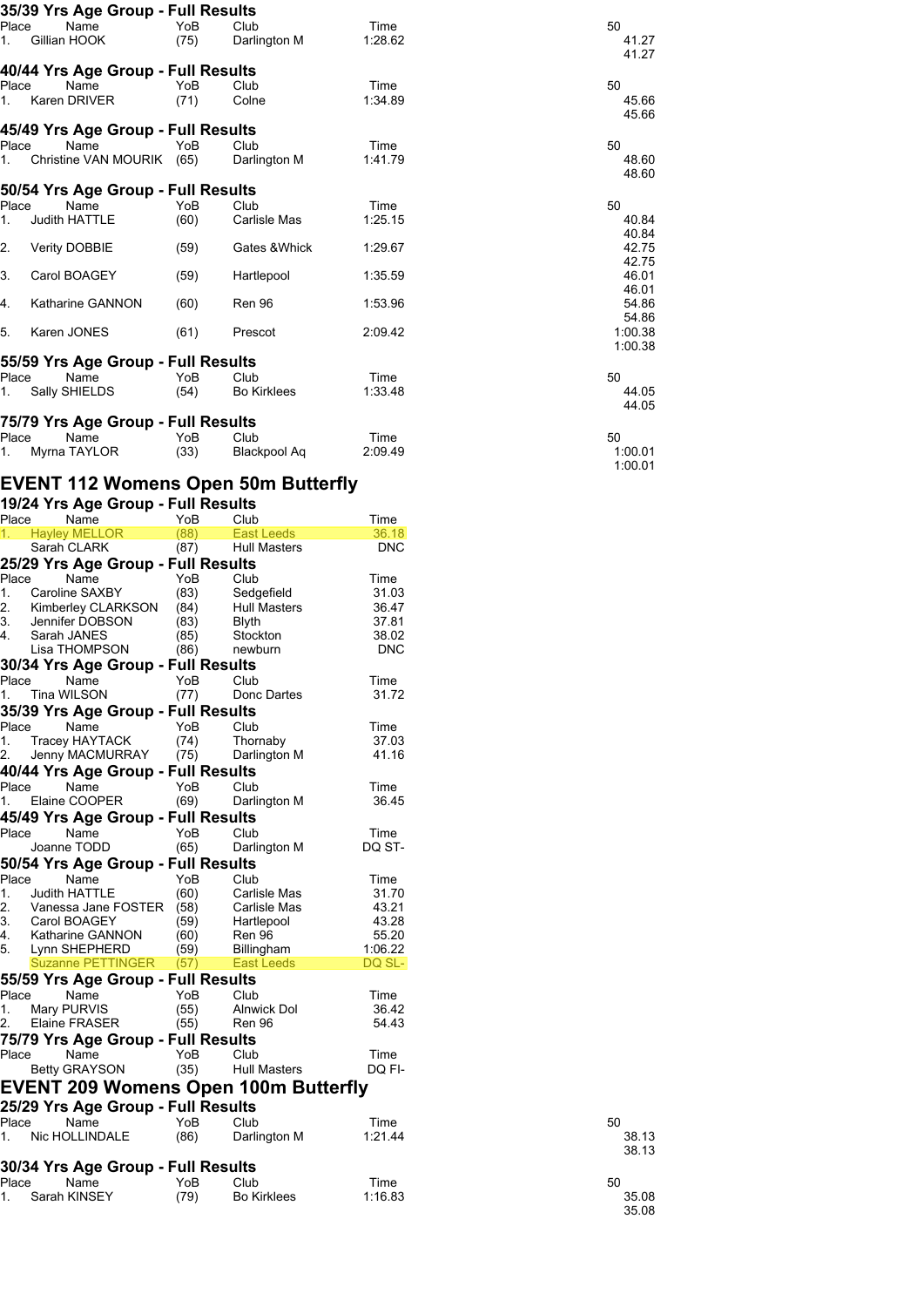| 35/39 Yrs Age Group - Full Results   |      |                     |         |         |
|--------------------------------------|------|---------------------|---------|---------|
| Place<br>Name                        | YoB  | Club                | Time    | 50      |
| Tracey HAYTACK<br>1.                 | (74) | Thornaby            | 1:25.31 | 39.78   |
|                                      |      |                     |         | 39.78   |
| 50/54 Yrs Age Group - Full Results   |      |                     |         |         |
| Place<br>Name                        | YoB  | Club                | Time    | 50      |
| Judith HATTLE<br>1.                  | (60) | Carlisle Mas        | 1:11.28 | 33.46   |
|                                      |      |                     |         | 33.46   |
| 2.<br>Denise BAKER                   | (58) | Darlington M        | 2:38.67 | 1:10.59 |
|                                      |      |                     |         | 1:10.59 |
| 55/59 Yrs Age Group - Full Results   |      |                     |         |         |
| Place<br>Name                        | YoB  | Club                | Time    | 50      |
| Mary PURVIS<br>1.                    | (55) | <b>Alnwick Dol</b>  | 1:27.46 | 41.23   |
|                                      |      |                     |         | 41.23   |
| EVENT 207 Womens Open 50m Backstroke |      |                     |         |         |
| 19/24 Yrs Age Group - Full Results   |      |                     |         |         |
| Name<br>Place                        | YoB  | Club                | Time    |         |
| Sarah CLARK<br>1.                    | (87) | <b>Hull Masters</b> | 37.93   |         |
| 25/29 Yrs Age Group - Full Results   |      |                     |         |         |
| Place<br>Name                        | YoB  | Club                | Time    |         |
| Lisa THOMPSON<br>1.                  | (86) | newburn             | 47.73   |         |
| 30/34 Yrs Age Group - Full Results   |      |                     |         |         |
| Place<br>Name                        | YoB  | Club                | Time    |         |
| Tina WILSON<br>1.                    | (77) | Donc Dartes         | 33.91   |         |
| 2.<br>Zoe HINGSTON                   | (81) | Blyth               | 44.51   |         |
| 35/39 Yrs Age Group - Full Results   |      |                     |         |         |
| Place<br>Name                        | YoB  | Club                | Time    |         |
| Gillian HOOK<br>1.                   | (75) | Darlington M        | 40.01   |         |
| 2.<br>Jenny MACMURRAY                | (75) | Darlington M        | 45.23   |         |
| 40/44 Yrs Age Group - Full Results   |      |                     |         |         |
| Place<br>Name                        | YoB  | Club                | Time    |         |
| Jayne SIMPSON<br>1.                  | (67) | <b>Boldon</b>       | 37.31   |         |
| 50/54 Yrs Age Group - Full Results   |      |                     |         |         |
| Place<br>Name                        | YoB  | Club                | Time    |         |
| 1.<br>Judith HATTLE                  | (60) | Carlisle Mas        | 35.26   |         |
| 2.<br>Verity DOBBIE                  | (59) | Gates & Whick       | 42.80   |         |
| 3.<br>Carol BOAGEY                   | (59) | Hartlepool          | 47.21   |         |
| 4.<br>Karen JONES                    | (61) | Prescot             | 51.59   |         |
| 5.<br>Katharine GANNON               | (60) | <b>Ren 96</b>       | 54.98   |         |

5. Katharine GANNON (60) Ren 96 54.98<br>6. Gillian SHEEHAN (59) Billingham 59.36

Place Name YoB Club Time 1. Betty GRAYSON (35) Hull Masters 1:08.34 **EVENT 110 Womens Open 100m Backstroke** 

Name YoB Club Time<br>ine FRASER (55) Ren 96 54.07 1. Elaine FRASER (55) Ren 96 54.07

Gillian SHEEHAN

Suzanne CLARKSON

**55/59 Yrs Age Group - Full Results**

**75/79 Yrs Age Group - Full Results**

**19/24 Yrs Age Group - Full Results**

| Place<br>Name<br>1 <sup>1</sup><br>Sarah CLARK | YoB<br>(87) | Club<br><b>Hull Masters</b> | Time<br>1:23.72 | 50                 |
|------------------------------------------------|-------------|-----------------------------|-----------------|--------------------|
|                                                |             |                             |                 | 39.90<br>39.90     |
| 25/29 Yrs Age Group - Full Results             |             |                             |                 |                    |
| Name<br>Place                                  | YoB         | Club                        | Time            | 50                 |
| $1_{-}$<br><b>Helen MUSCROFT</b>               | (84)        | Billingham                  | 1:18.88         | 38.77              |
| 2.<br>Nic HOLLINDALE                           | (86)        | Darlington M                | 1:19.48         | 38.77<br>38.72     |
|                                                |             |                             |                 | 38.72              |
| 3.<br>Jennifer DOBSON                          | (83)        | <b>Blyth</b>                | 1:21.93         | 39.92              |
|                                                |             |                             |                 | 39.92              |
| Lorraine RIDDLE<br>4.                          | (84)        | Billingham                  | 1:27.96         | 42.77              |
|                                                |             |                             |                 | 42.77              |
| 30/34 Yrs Age Group - Full Results             |             |                             |                 |                    |
| Place<br>Name                                  | YoB.        | Club                        | Time<br>1:12.01 | 50                 |
| Tina WILSON<br>1.                              | (77)        | Donc Dartes                 |                 | 34.83<br>34.83     |
| 50/54 Yrs Age Group - Full Results             |             |                             |                 |                    |
| Place<br>Name                                  | YoB         | Club                        | Time            | 50                 |
| Karen JONES<br>1.                              | (61)        | Prescot                     | 1:55.97         | 54.69              |
|                                                |             |                             |                 | 54.69              |
| 2.<br><b>Katharine GANNON</b>                  | (60)        | <b>Ren 96</b>               | 1:59.59         | 58.53              |
|                                                |             |                             |                 | 58.53              |
| 3.<br>Gillian SHEEHAN                          | (59)        | Billingham                  | 2:03.10         | 1:00.44<br>1:00.44 |
| 55/59 Yrs Age Group - Full Results             |             |                             |                 |                    |
| Name<br>Place                                  | YoB         | Club                        | Time            | 50                 |
| Elaine FRASER<br>1.                            | (55)        | Ren 96                      | 1:51.50         | 55.41              |
|                                                |             |                             |                 | 55.41              |
| EVENT 213 Womens Open 100m IM                  |             |                             |                 |                    |
|                                                |             |                             |                 |                    |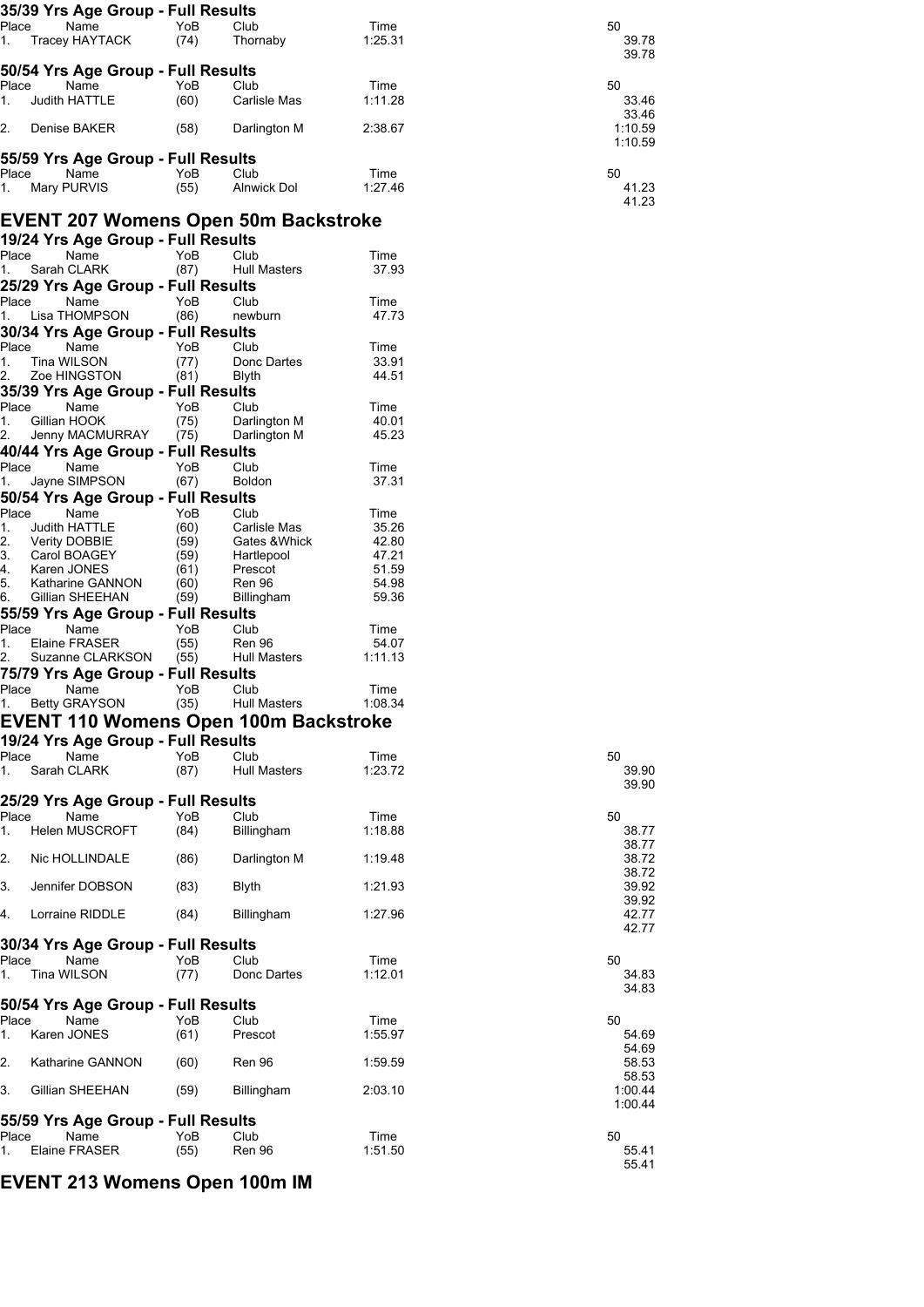|             | 25/29 Yrs Age Group - Full Results         |              |                                              |                         |              |                       |             |                |                |
|-------------|--------------------------------------------|--------------|----------------------------------------------|-------------------------|--------------|-----------------------|-------------|----------------|----------------|
| Place       | Name                                       | YoB          | Club                                         | Time                    |              |                       |             |                |                |
| 1.<br>2.    | Caroline SAXBY<br><b>Helen MUSCROFT</b>    | (83)<br>(84) | Sedgefield<br>Billingham                     | 1:09.51<br>1:20.74      |              |                       |             |                |                |
| 3.          | Jennifer DOBSON                            | (83)         | <b>Blyth</b>                                 | 1:21.72                 |              |                       |             |                |                |
| 4.          | Jessica ASHTON                             | (85)         | Darlington M                                 | 1:22.90                 |              |                       |             |                |                |
| 5.<br>6.    | Sarah JANES<br>Lisa THOMPSON               | (85)<br>(86) | Stockton<br>Newburn                          | 1:26.77<br>1:44.36      |              |                       |             |                |                |
|             | Kimberley CLARKSON                         | (84)         | <b>Hull Masters</b>                          | <b>DNC</b>              |              |                       |             |                |                |
|             | 30/34 Yrs Age Group - Full Results         |              |                                              |                         |              |                       |             |                |                |
| Place       | Name                                       | YoB          | Club                                         | Time                    |              |                       |             |                |                |
| 1.          | Tina WILSON                                | (77)         | Donc Dartes                                  | 1:10.80                 |              |                       |             |                |                |
| 2.<br>3.    | Alys MCCORMACK<br>Sarah KINSEY             | (78)<br>(79) | RichmondDale<br><b>Bo Kirklees</b>           | 1:20.89<br>1:20.91      |              |                       |             |                |                |
| 4.          | Zoe HINGSTON                               | (81)         | Blyth                                        | 1:40.80                 |              |                       |             |                |                |
|             | 35/39 Yrs Age Group - Full Results         |              |                                              |                         |              |                       |             |                |                |
| Place       | Name                                       | YoB          | Club                                         | Time                    |              |                       |             |                |                |
| 1.          | Deborah MARTIN<br>Andrea JUTRZENKA         | (74)<br>(76) | Consett<br>East Leeds                        | 1:19.15<br>1:21.31      |              |                       |             |                |                |
| 3.          | Gillian HOOK                               | (75)         | Darlington M                                 | 1:22.08                 |              |                       |             |                |                |
|             | 40/44 Yrs Age Group - Full Results         |              |                                              |                         |              |                       |             |                |                |
| Place       | Name                                       | YoB          | Club                                         | Time                    |              |                       |             |                |                |
| 1.<br>2.    | Elaine COOPER<br>Karen DRIVER              | (69)<br>(71) | Darlington M<br>Colne                        | 1:21.71<br>1:22.99      |              |                       |             |                |                |
|             | Janice CRAIG                               | (71)         | Co Glasgow                                   | <b>DNC</b>              |              |                       |             |                |                |
|             | 50/54 Yrs Age Group - Full Results         |              |                                              |                         |              |                       |             |                |                |
| Place       | Name                                       | YoB          | Club                                         | Time                    |              |                       |             |                |                |
| 1.<br>2.    | Judith HATTLE<br>Verity DOBBIE             | (60)<br>(59) | Carlisle Mas<br>Gates &Whick                 | 1:13.77<br>1:28.09      |              |                       |             |                |                |
| 3.          | Carol BOAGEY                               | (59)         | Hartlepool                                   | 1:34.58                 |              |                       |             |                |                |
| 4.          | Vanessa Jane FOSTER                        | (58)         | Carlisle Mas                                 | 1:35.49                 |              |                       |             |                |                |
| 5.<br>6.    | Karen JONES                                | (61)<br>(60) | Prescot<br><b>Ren 96</b>                     | 1:50.90<br>1:52.76      |              |                       |             |                |                |
| 7.          | Katharine GANNON<br><b>Shirley FAWKES</b>  | (60)         | Billingham                                   | 1:55.45                 |              |                       |             |                |                |
| 8.          | Lynn SHEPHERD                              | (59)         | Billingham                                   | 2:18.72                 |              |                       |             |                |                |
|             | Suzanne PETTINGER                          | (57)         | East Leeds                                   | <b>DNC</b>              |              |                       |             |                |                |
| Place       | 55/59 Yrs Age Group - Full Results<br>Name | YoB          | Club                                         | Time                    |              |                       |             |                |                |
| 1.          | Sally SHIELDS                              | (54)         | <b>Bo Kirklees</b>                           | 1:28.55                 |              |                       |             |                |                |
|             | 75/79 Yrs Age Group - Full Results         |              |                                              |                         |              |                       |             |                |                |
| Place       | Name                                       | YoB          | Club                                         | Time                    |              |                       |             |                |                |
|             |                                            |              |                                              |                         |              |                       |             |                |                |
| 1.          | <b>Betty GRAYSON</b>                       | (35)         | <b>Hull Masters</b>                          | 2:24.73                 |              |                       |             |                |                |
|             |                                            |              | EVENT 215 Womens 200 Yrs 200m Freestyle Team |                         |              |                       |             |                |                |
|             | <b>Full Results</b>                        |              |                                              |                         |              |                       |             |                |                |
| Place<br>1. | Name<br>Hull Masters SC                    | A.G          | Club<br><b>Hull Masters</b>                  | Time<br>3:00.10         |              |                       | 50<br>48.53 | 100<br>1:23.35 | 150<br>2:00.49 |
|             |                                            |              |                                              |                         |              |                       | 48.53       | 34.82          | 37.14          |
|             |                                            |              | EVENT 223 Mixed 300 Yrs 400m Freestyle Team  |                         |              |                       |             |                |                |
|             | Full Results                               |              |                                              |                         |              |                       |             |                |                |
| Place       | Name                                       | A.G          | Club                                         | Time                    |              |                       |             |                |                |
| 1.          | Hull Masters SC<br>50m 31.46               | 100m 59.60   | <b>Hull Masters</b><br>150m 1:35.27          | 4:14.86<br>200m 2:12.85 | 250m 2:45.50 |                       |             | 350m 3:46.82   | 400m 4:14.86   |
|             | 31.46                                      |              | 28.14<br>35.67                               | 37.58                   | 32.65        | 300m 3:17.75<br>32.25 |             | 29.07          | 28.04          |
| 2.          | Darlington Dolphin Mas<br>50m 31.35        | 100m 1:08.91 | Darlington M<br>150m 1:40.03                 | 4:31.69<br>200m 2:12.88 | 250m 2:45.13 | 300m 3:22.55          |             | 350m 3:58.09   | 400m 4:31.69   |
|             | 31.35                                      |              | 37.56<br>31.12                               | 32.85                   | 32.25        | 37.42                 |             | 35.54          | 33.60          |
|             |                                            |              | EVENT 103 Mixed 200 Yrs 200m Freestyle Team  |                         |              |                       |             |                |                |
|             | <b>Full Results</b>                        |              |                                              |                         |              |                       |             |                |                |
| Place<br>1. | Name<br><b>Carlisle Masters SC</b>         | A.G          | Club<br>Carlisle Mas                         | Time<br>2:16.26         |              |                       | 50          | 100            | 150            |
|             |                                            |              |                                              |                         |              |                       |             |                |                |
| 2.          | Hull Masters SC                            |              | <b>Hull Masters</b>                          | 2:55.81                 |              |                       |             |                |                |
|             |                                            |              |                                              |                         |              |                       |             |                |                |
|             |                                            |              | EVENT 106 Mixed 72 Yrs 200m Freestyle Team   |                         |              |                       |             |                |                |
|             | <b>Full Results</b>                        |              |                                              |                         |              |                       |             |                |                |
| Place<br>1. | Name<br>East Leeds SC                      | A.G          | Club<br><b>East Leeds</b>                    | Time<br>1:57.01         |              |                       | 50          | 100            | 150            |
|             |                                            |              |                                              |                         |              |                       |             |                |                |
| 2.          | Hull Masters SC                            |              | <b>Hull Masters</b>                          | 2:00.90                 |              |                       |             |                |                |
|             |                                            |              |                                              |                         |              |                       |             |                |                |
|             |                                            |              | EVENT 202 Mixed 160 Yrs 200m Freestyle Team  |                         |              |                       |             |                |                |
| Place       | <b>Full Results</b><br>Name                | A.G          | Club                                         | Time                    |              |                       | 50          | 100            | 150            |
| 1.          | Darlington Dolphin Mas                     |              | Darlington M                                 | 2:09.31                 |              |                       |             |                |                |
|             |                                            |              |                                              |                         |              |                       |             |                |                |
| 2.          | Hull Masters SC                            |              | <b>Hull Masters</b>                          | 2:22.58                 |              |                       |             |                |                |
|             |                                            |              | EVENT 104 Mixed 160 Yrs 200m Medley Team     |                         |              |                       |             |                |                |
|             | <b>Full Results</b>                        |              |                                              |                         |              |                       |             |                |                |
|             | Name                                       | A.G          | Club                                         | Time                    |              |                       | 50          | 100            | 150            |
| Place<br>1. | Darlington Dolphin Mas                     |              | Darlington M                                 | 2:17.37                 |              |                       |             |                |                |